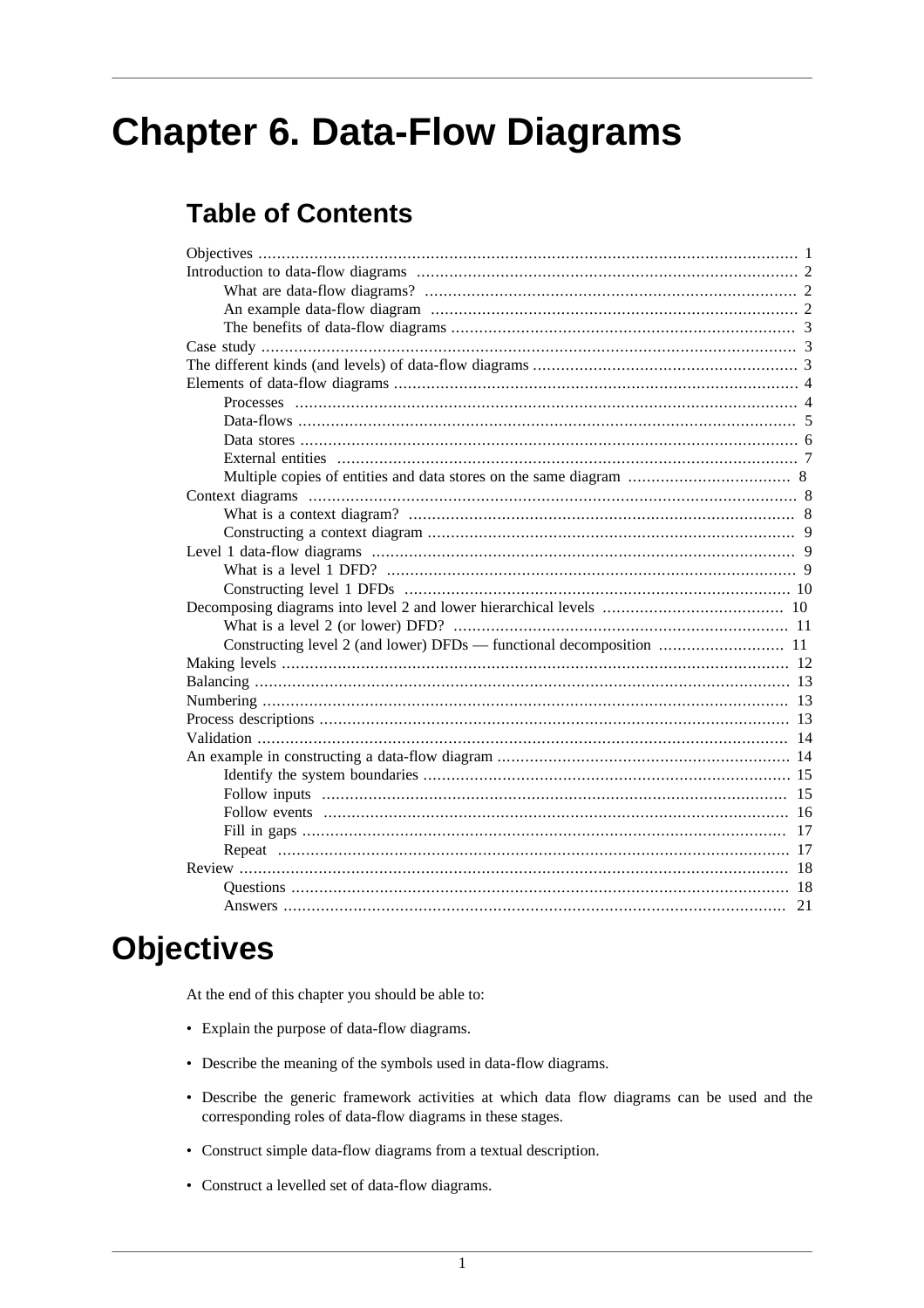• Understand how to check the consistency of related data-flow diagrams.

# <span id="page-1-0"></span>**Introduction to data-flow diagrams**

## <span id="page-1-1"></span>**What are data-flow diagrams?**

Data-flow diagrams (DFDs) model a perspective of the system that is most readily understood by users – the flow of information through the system and the activities that process this information.

Data-flow diagrams provide a graphical representation of the system that aims to be accessible to computer specialist and non-specialist users alike. The models enable software engineers, customers and users to work together effectively during the analysis and specification of requirements. Although this means that our customers are required to understand the modeling techniques and constructs, in data-flow modeling only a limited set of constructs are used, and the rules applied are designed to be simple and easy to follow. These same rules and constructs apply to all data-flow diagrams (i.e., for each of the different software process activities in which DFDs can be used).

## <span id="page-1-2"></span>**An example data-flow diagram**

An example of part of a data-flow diagram is given below. Do not worry about which parts of what system this diagram is describing – look at the diagram to get a feel for the symbols and notation of a data-flow diagram.

#### **Figure 6.1. An example data-flow diagram**



As can be seen, the DFD notation consists of only four main symbols:

- 1. Processes the activities carried out by the system which use and transform information. Processes are notated as rectangles with three parts, such as "Order Supplies" and "Make Payments" in the above example.
- 2. Data-flows the data inputs to and outputs from to these activities. Data-flows are notated as named arrows, such as "Delivery" and "Supply Order" in the example above.
- 3. External entities the sources from which information flows into the system and the recipients of information leaving the system. External entities are notated as ovals, such as "Supplier" in the example above.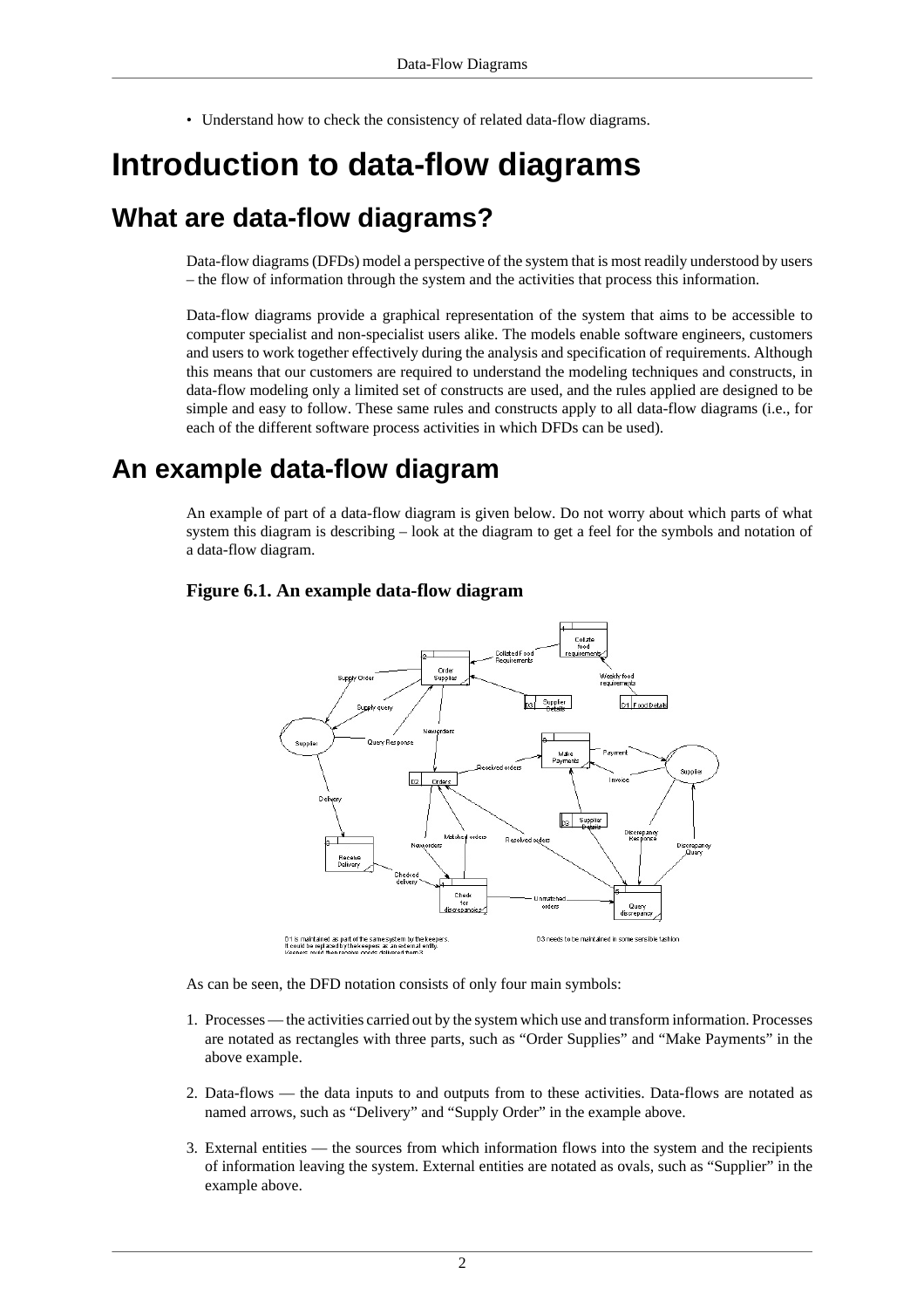4. Data stores — where information is stored within the system. Data stores are notated as rectangles with two parts, such as "Supplier Details" and "Orders" in the example above.

The diagrams are supplemented by supporting documentation including a **data dictionary**, describing the contents of data-flows and data stores; and **process definitions**, which provide detailed descriptions of the processes identified in the data-flow diagram.

# <span id="page-2-0"></span>**The benefits of data-flow diagrams**

Data-flow diagrams provide a very important tool for software engineering, for a number of reasons:

- The system scope and boundaries are clearly indicated on the diagrams (more will be described about the boundaries of systems and each DFD later in this chapter).
- The technique of decomposition of high level data-flow diagrams to a set of more detailed diagrams, provides an overall view of the complete system, as well as a more detailed breakdown and description of individual activities, where this is appropriate, for clarification and understanding.

#### **Note**

Use-case diagrams also provide a partition of a software-system into those things which are inside the system and those things which are outside of the system.

# <span id="page-2-1"></span>**Case study**

We shall be using the following case study to explore different aspects of data-flow modeling and diagrams.

#### **Video-Rental LTD case study**

Video-Rental LTD is a small video rental store. The store lends videos to customers for a fee, and purchases its videos from a local supplier.

A customer wishing to borrow a video provides the empty box of the video they desire, their membership card, and payment – payment is always with the credit card used to open the customer account. The customer then returns the video to the store after watching it.

If a loaned video is overdue by a day the customer's credit card is charged, and a reminder letter is sent to them. Each day after that a further card is made, and each week a reminder letter is sent. This continues until either the customer returns the video, or the charges are equal to the cost of replacing the video.

New customers fill out a form with their personal details and credit card details, and the counter staff give the new customer a membership card. Each new customer's form is added to the customer file.

The local video supplier sends a list of available titles to Video-Rental LTD, who decide whether to send them an order and payment. If an order is sent then the supplier sends the requested videos to the store. For each new video a new stock form is completed and placed in the stock file.

# <span id="page-2-2"></span>**The different kinds (and levels) of data-flow diagrams**

Although all data-flow diagrams are composed of the same types of symbols, and the validation rules are the same for all DFDs, there are three main types of data-flow diagram: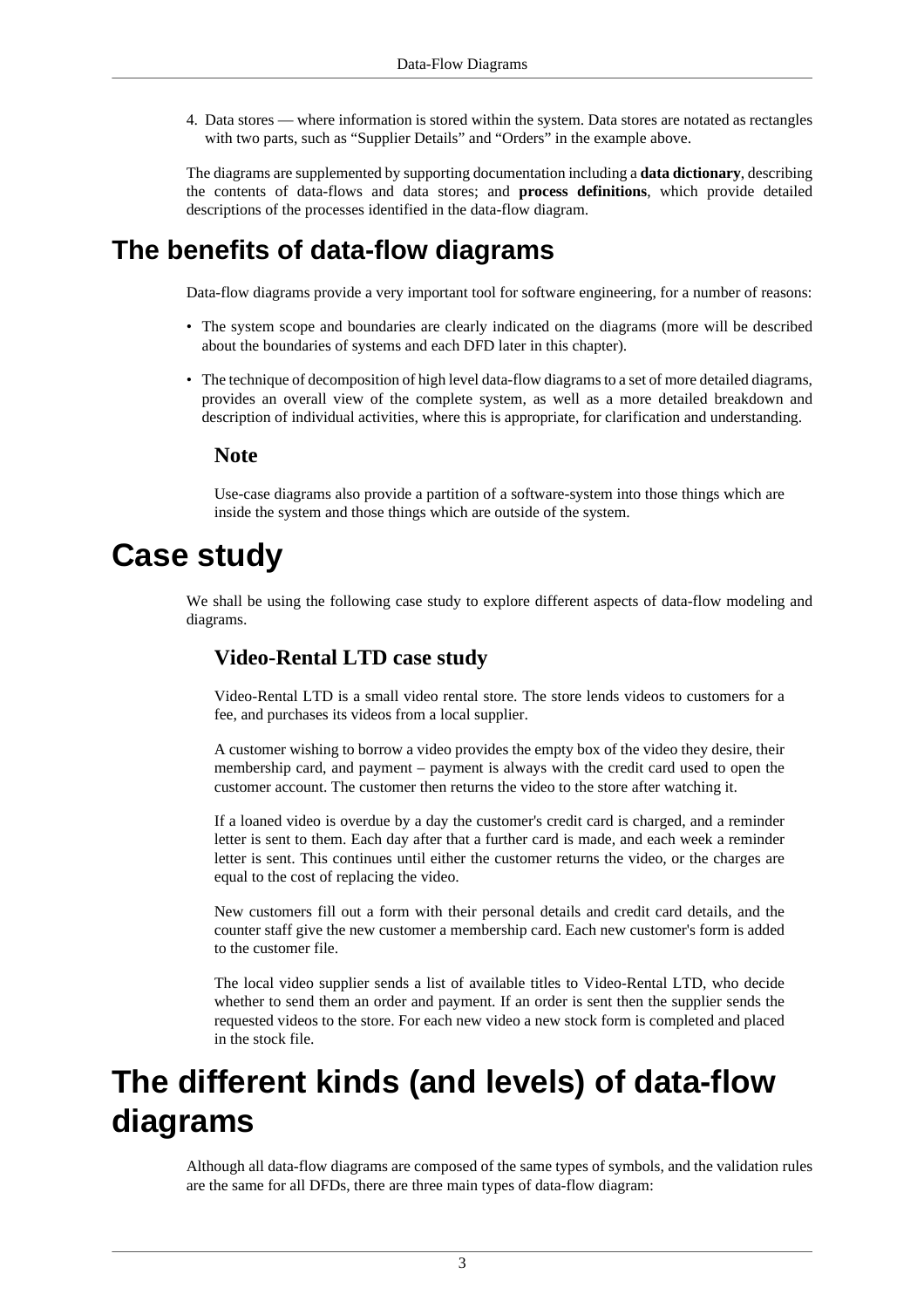- **Context diagrams** context diagram DFDs are diagrams that present an overview of the system and its interaction with the rest of the "world".
- **Level 1 data-flow diagrams** Level 1 DFDs present a more detailed view of the system than context diagrams, by showing the main sub-processes and stores of data that make up the system as a whole.
- **Level 2 (and lower) data-flow diagrams** a major advantage of the data-flow modelling technique is that, through a technique called "levelling", the detailed complexity of real world systems can be managed and modeled in a hierarchy of abstractions. Certain elements of any dataflow diagram can be decomposed ("exploded") into a more detailed model a level lower in the hierarchy.

During this unit we shall investigate each of the three types of diagram in the sequence they are described above. This is both a sequence of increasing complexity and sophistication, and also the sequence of DFDs that is usually followed when modeling systems.

For each type of diagram we shall first investigate *what* the features of the diagram are, then we shall investigate *how* to create that type of diagram. However, before looking at particular kinds of dataflow diagrams, we shall briefly examine each of the symbols from which DFDs are composed.

# <span id="page-3-0"></span>**Elements of data-flow diagrams**

Four basic elements are used to construct data-flow diagrams:

- processes
- data-flows
- data stores
- external entities

The rest of this section describes each of the four elements of DFDs, in terms of their purpose, how the element is notated and the rules associated with how the element relates to others in a diagram.

#### **Notation and software**

A number of different notations exist for depicting these elements, although it is only the shape of the symbols which vary in each case, not the underlying logic. This unit uses the *Select SSADM* notation in the description and construction of data-flow diagrams.

As data-flow diagrams are not a part of the UML specification, *ArgoUML* and *Umbrello* do not support their creation. However, *Dia* is free software available for both *Windows* and *Ubuntu* which does support data-flow diagrams.

## <span id="page-3-1"></span>**Processes**

### **Purpose**

Processes are the essential activities, carried out within the system boundary, that use information. A process is represented in the model only where the information which provides the input into the activity is manipulated or transformed in some way, so that the data-flowing out of the process is changed compared to that which flowed in.

The activity may involve capturing information about something that the organisation is interested in, such as a customer or a customer's maintenance call. It may be concerned with recording changes to this information, a change in a customer's address for example. It may require calculations to be carried out, such as the quantity left in stock following the allocation of stock items to a customer's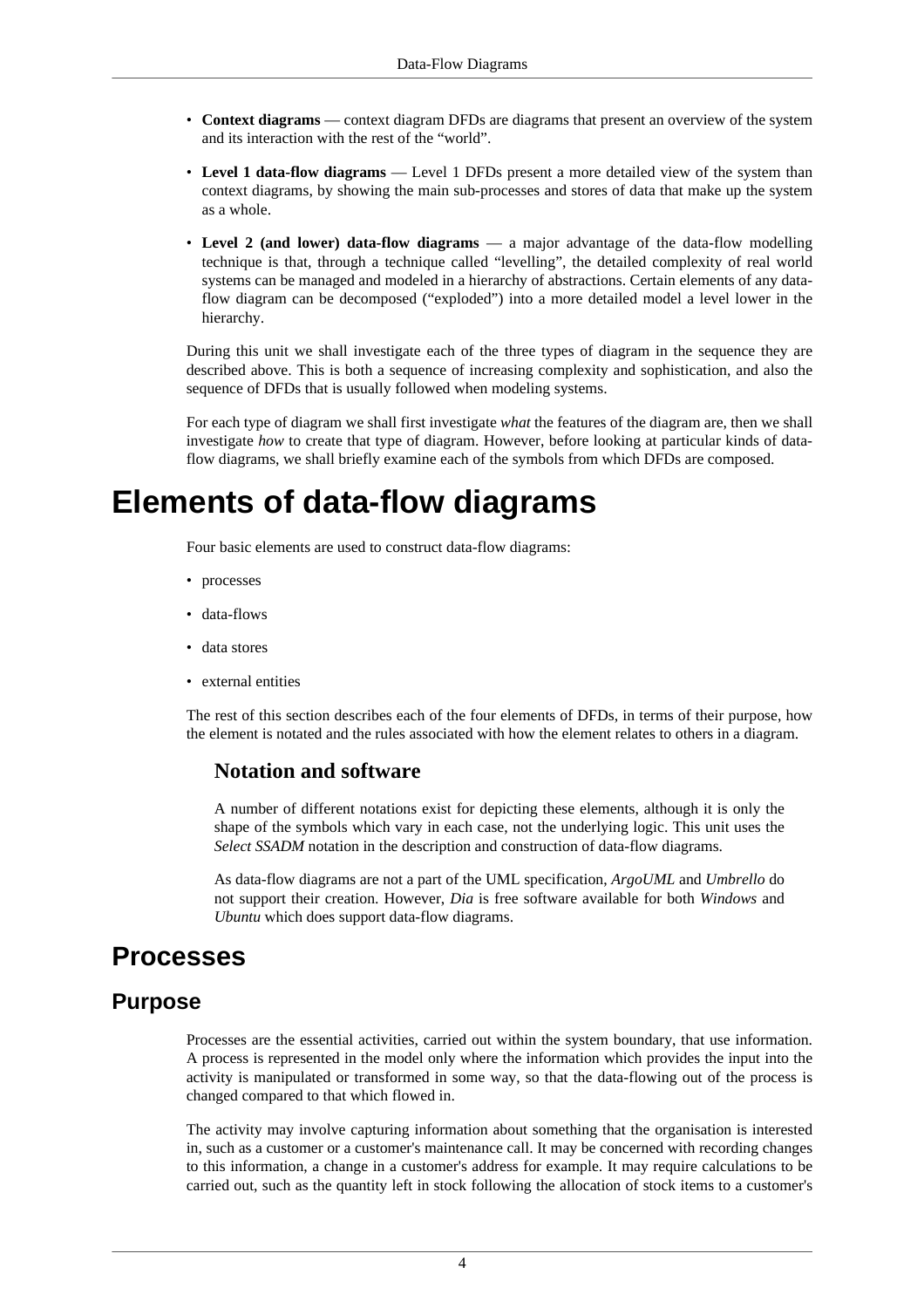job; or it may involve validating information, such as checking that faulty equipment is covered by a maintenance contract.

### **Notation**

Processes are depicted with a box, divided into three parts.

#### **Figure 6.2. The notation for a process**



The top left-hand box contains the process number. This is simply for identification and reference purposes, and does not in any way imply priority and sequence.

The main part of the box is used to describe the process itself, giving the processing performed on the data it receives.

The smaller rectangular box at the bottom of the process is used in the *Current Physical Data-Flow Diagram* to indicate the location where the processing takes place. This may be the physical location — the *Customer Services Department* or the *Stock Room*, for example. However, it is more often used to denote the staff role responsible for performing the process. For example, *Customer Services*, *Purchasing*, *Sales Support*, and so on.

### **Rules**

The rules for processes are:

- Process names should be an imperative verb specific to the activity in question, followed by a pithy and meaningful description of the object of the activity. *Create Contract*, or *Schedule Jobs*, as opposed to using very general or non-specific verbs, such as *Update Customer Details* or *Process Customer Call*.
- Processes may not act as data sources or sinks. Data flowing into a process must have some corresponding output, which is directly related to it. Similarly, data-flowing out of a process must have some corresponding input to which it is directly related.
- Normally only processes that transform system data are shown on data-flow diagrams. Only where an enquiry is central to the system is it included.
- Where a process is changing data from a data store, only the changed information flow to the data store (and not the initial retrieval from the data store) is shown on the diagram.
- Where a process is passing information from a data store to an external entity or another process, only the flow from the data store to the process is shown on the diagram.

## <span id="page-4-0"></span>**Data-flows**

### **Purpose**

A data-flow represents a package of information flowing between two objects in the data-flow diagram. Data-flows are used to model the flow of information into the system, out of the system, and between elements within the system.

Occasionally, a data-flow is used to illustrate information flows between two external entities, which is, strictly speaking, outside of the system boundaries. However, knowledge of the transfer of information between external entities can sometimes aid understanding of the system under investigation, in which case it should be depicted on the diagram.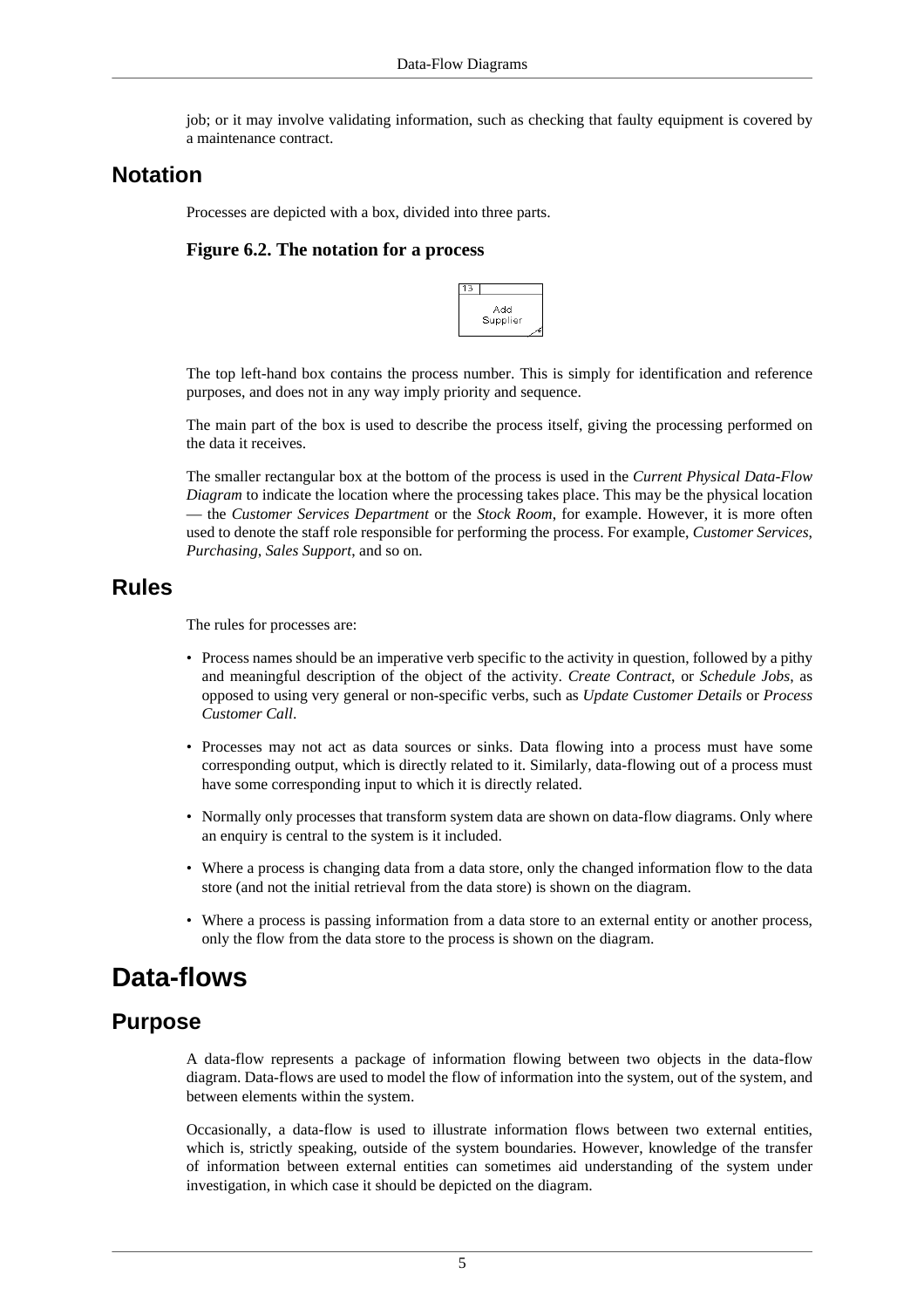### **Notation**

A data-flow is depicted on the diagram as a directed line drawn between the source and recipient of the data-flow, with the arrow depicting the direction of flow.

#### **Figure 6.3. Notation for a data-flow**

Supplier details

The directed line is labelled with the data-flow name, which briefly describes the information contained in the flow. This could be a *Maintenance Contract*, *Service Call Details*, *Purchase Order*, and so on.

Data-flows between external entities are depicted by dashed, rather than unbroken, lines.

### **Rules**

The rules for drawing data-flows are:

- Information always flows to or from a process; the other end of the flow may be an external entity, a data store or another process. An occasional exception to this rule is a data-flow between two external entities.
- Data stores may not be directly linked by data-flows; information is transformed from one stored state to another via a process.
- Information may not flow directly from a data store to an external entity, nor may it flow from an external entity directly to a data store. This communication and receipt of information stored in the system always takes place via a process.
- The sources (where data of interest to the system is generated without any corresponding input) and sinks (where data is swallowed up without any corresponding output) of data-flows are always represented by external entities.
- When something significant happens to a data-flow, as a result of a process acting on it, the label of the resulting data-flow should reflect its transformed status. For example, "Telephoned Service Call" becomes "Service Call Form" once it has been logged.

## <span id="page-5-0"></span>**Data stores**

### **Purpose**

A data store is a place where data is stored and retrieved within the system. This may be a file, *Customer Contracts* file for example, a catalogue or reference list, *Options Lists* for example, a log book such as the *Job Book*, and so on.

### **Notation**

A data store is represented in the data-flow diagram by a long rectangle, containing two locations.

#### **Figure 6.4. Notation for a data store**



The small left-hand box is used for the identifier, which comprises a numerical reference prefixed by a letter.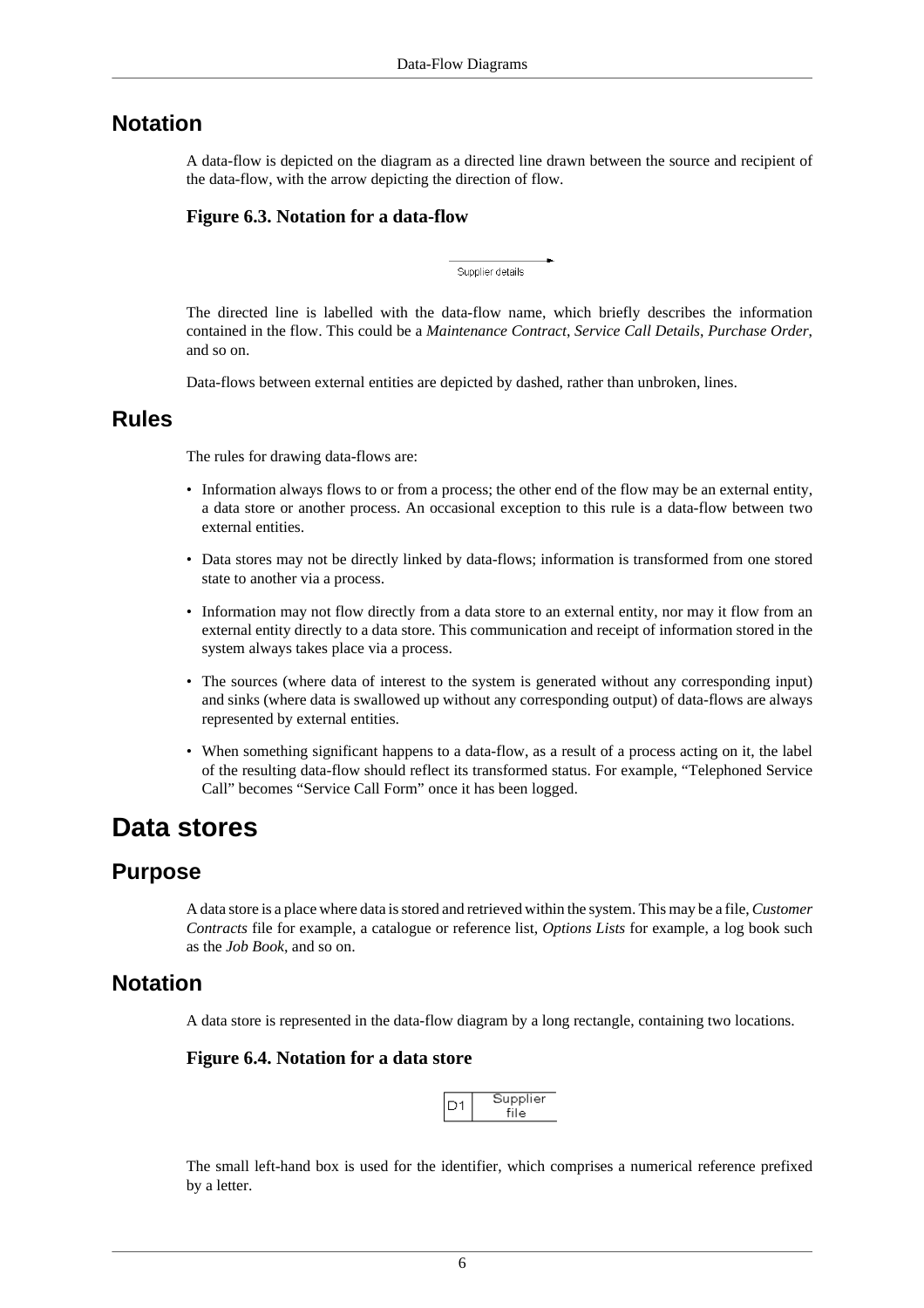The main area of the rectangle is labelled with the name of the data store. Brief names are chosen to reflect the content of the data store.

### **Rules**

The rules for representing data stores are:

- One convention that could be used is to determine the letter identifying a data store by the store's nature.
- "M" is used where a manual data store is being depicted.
- "D" is used where it is a computer based data store.
- "T" is used where a temporary data store is being represented.
- Data stores may not act as data sources or sinks. Data flowing into a data store must have some corresponding output, and vice versa.
- Because of their function in the storage and retrieval of data, data stores often provide input dataflows to receive output flows from a number of processes. For the sake of clarity and to avoid crisscrossing of data-flows in the data-flow diagram, a single data store may be included in the diagram at more than one point. Where the depiction of a data store is repeated in this way, this is signified by drawing a second vertical line along the left-hand edge of the rectangle for each occurrence of the data store.

## <span id="page-6-0"></span>**External entities**

### **Purpose**

External entities are entities outside of the system boundary which interact with the system, in that they send information into the system or receive information from it. External entities may be external to the whole organisation — as in *Customer* and *Supplier* in our running example; or just external to the application area where users' activities are not directly supported by the system under investigation. *Accounts* and *Engineering* are shown as external entities as they are recipients of information from the system. *Sales* also provide input to the system.

External entities are often referred to as *sources* and *sinks*. All information represented within the system is sourced initially from an external entity. Data can leave the system only via an external entity.

### **Notation**

External entities are represented on the diagram as ovals drawn outside of the system boundary, containing the entity name and an identifier.

#### **Figure 6.5. Notation for external entities**



Names consist of a singular noun describing the role of the entity. Above the label, a lower case letter is used as the identifier for reference purposes.

### **Rules**

The rules associated with external entities are: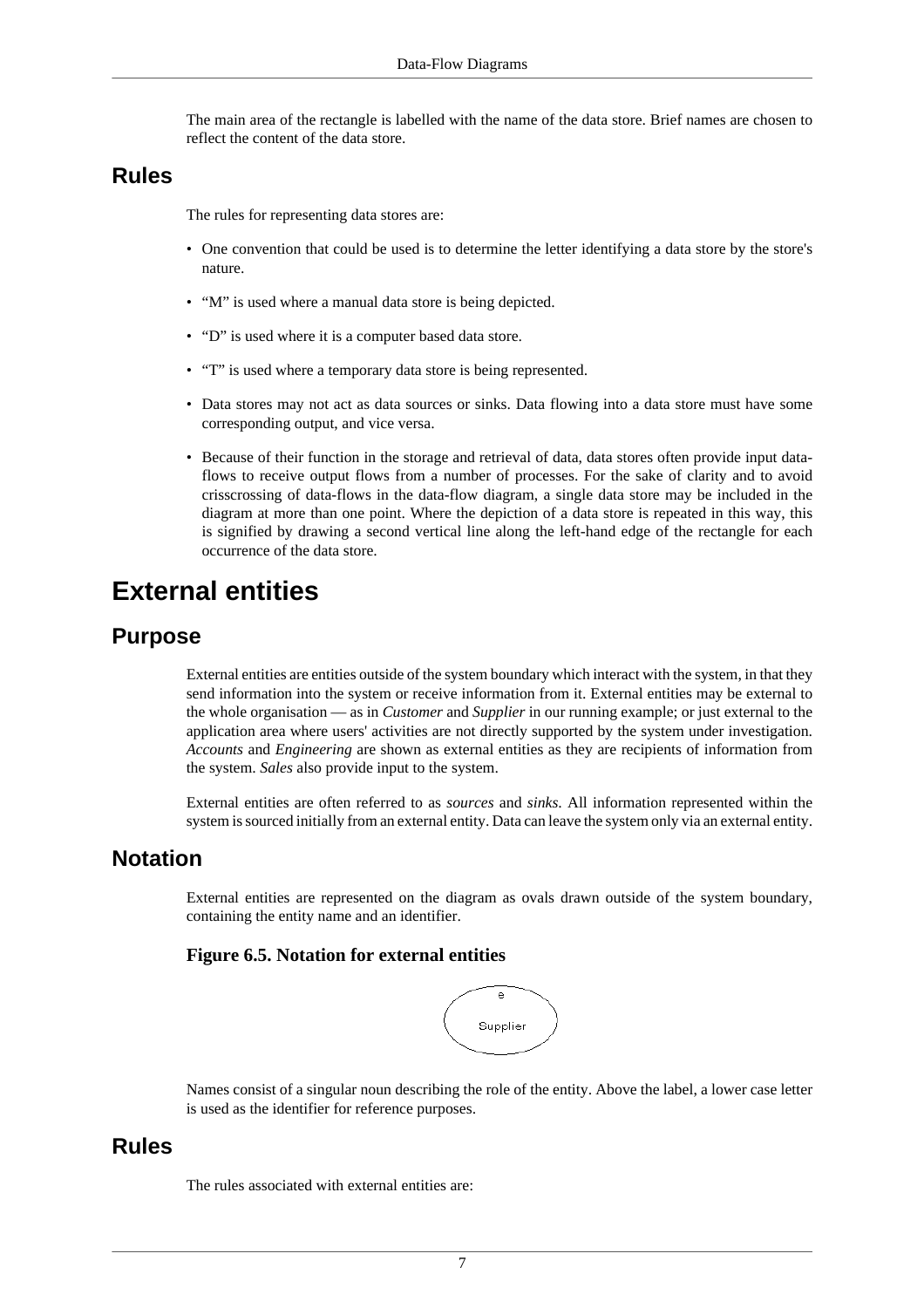- Each external entity must communicate with the system in some way, thus there is always a dataflow between an external entity and a process within the system.
- External entities may provide and receive data from a number of processes. It may be appropriate, for the sake of clarity and to avoid crisscrossing of data flows, to depict the same external entity at a number of points on the diagram. Where this is the case, a line is drawn across the left corner of the ellipse, for each occurrence of the external entity on the diagram. *Customer* is duplicated in this way in our example.

# <span id="page-7-0"></span>**Multiple copies of entities and data stores on the same diagram**

At times a diagram can be made much clearer by placing more than one copy of an external entity or data store in different places — this can avoid a tangle of crossing data-flows.

Where more than one copy of an external entity appears on a diagram it has a cut off corner in the top left, such as below:

#### **Figure 6.6. How to notate duplicated external entities**



When more than one copy of a data store appears on a diagram it has a cut off left-side, such as below:

#### **Figure 6.7. How to notate duplicate data stores**



# <span id="page-7-1"></span>**Context diagrams**

## <span id="page-7-2"></span>**What is a context diagram?**

The context diagram is used to establish the context and boundaries of the system to be modelled: which things are inside and outside of the system being modelled, and what is the relationship of the system with these external entities.

A context diagram, sometimes called a *level 0 data-flow diagram*, is drawn in order to define and clarify the boundaries of the software system. It identifies the flows of information between the system and external entities. The entire software system is shown as a single process.

A possible context diagram for the Video-Rental LTD case study is shown below.

#### **Figure 6.8. A context diagram for Video-Rental LTD**

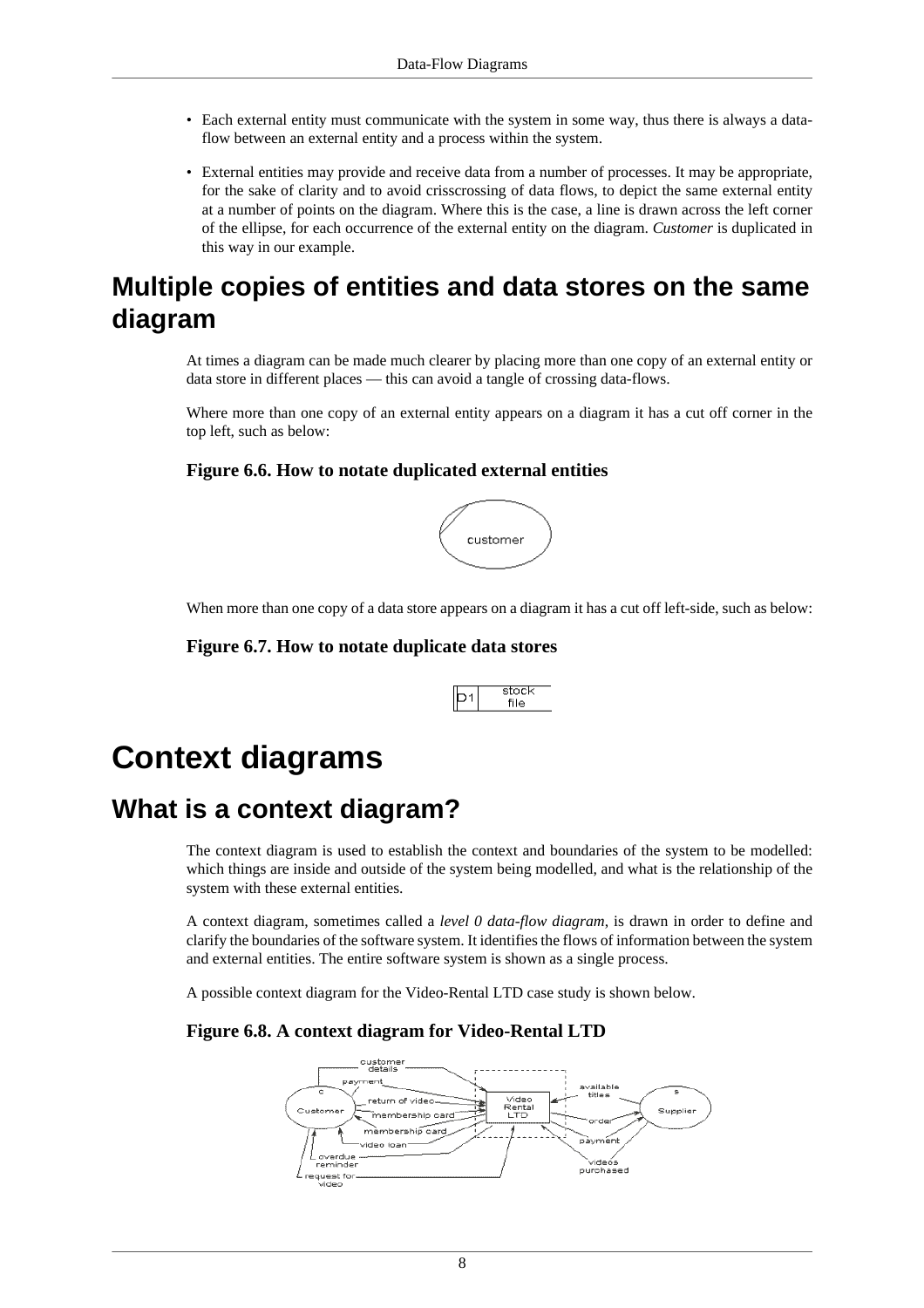The process of establishing the analysis framework by drawing and reviewing the context diagram inevitably involves some initial discussions with users regarding problems with the existing system and the specific requirements for the new system. These are formally documented along with any specific system requirements identified in previous studies.

Having agreed on the framework, the detailed investigation of the current system must be planned. This involves identifying how each of the areas included within the scope will be investigated. This could be by interviewing users, providing questionnaires to users or clients, studying existing system documentation and procedures, observation and so on. Key users are identified and their specific roles in the investigation are agreed upon.

## <span id="page-8-0"></span>**Constructing a context diagram**

In order to produce the context diagram and agree on system scope, the following must be identified:

- external entities
- data-flows

You may find the following steps useful:

- 1. Identify data-flows by listing the major documents and information flows associated with the system, including forms, documents, reference material, and other structured and unstructured information (emails, telephone conversations, information from external systems, etc.).
- 2. Identify external entities by identifying sources and recipients of the data-flows, which lie outside of the system under investigation. The actors an any use case models you have created may often be external entities.
- 3. Draw and label a process box representing the entire system.
- 4. Draw and label the external entities around the outside of the process box.
- 5. Add the data-flows between the external entities and the system box. Where documents and other packets of information flow entirely within the system, these should be ignored from the point of view of the context diagram – at this stage they are hidden within the process box.

This system boundary and details depicted in the context diagram should then be discussed (and updated if necessary) in consultation with your customers until an agreement is reached.

Having defined the system boundary and scope, the areas for investigation will be determined, and appropriate techniques for investigating each area will need to be decided.

# <span id="page-8-1"></span>**Level 1 data-flow diagrams**

# <span id="page-8-2"></span>**What is a level 1 DFD?**

As described previously, context diagrams (level 0 DFDs) are diagrams where the whole system is represented as a single process. A level 1 DFD notates each of the main sub-processes that together form the complete system. We can think of a level 1 DFD as an "exploded view" of the context diagram.

A possible level 1 DFD for the Video-Rental LTD case study is as follows: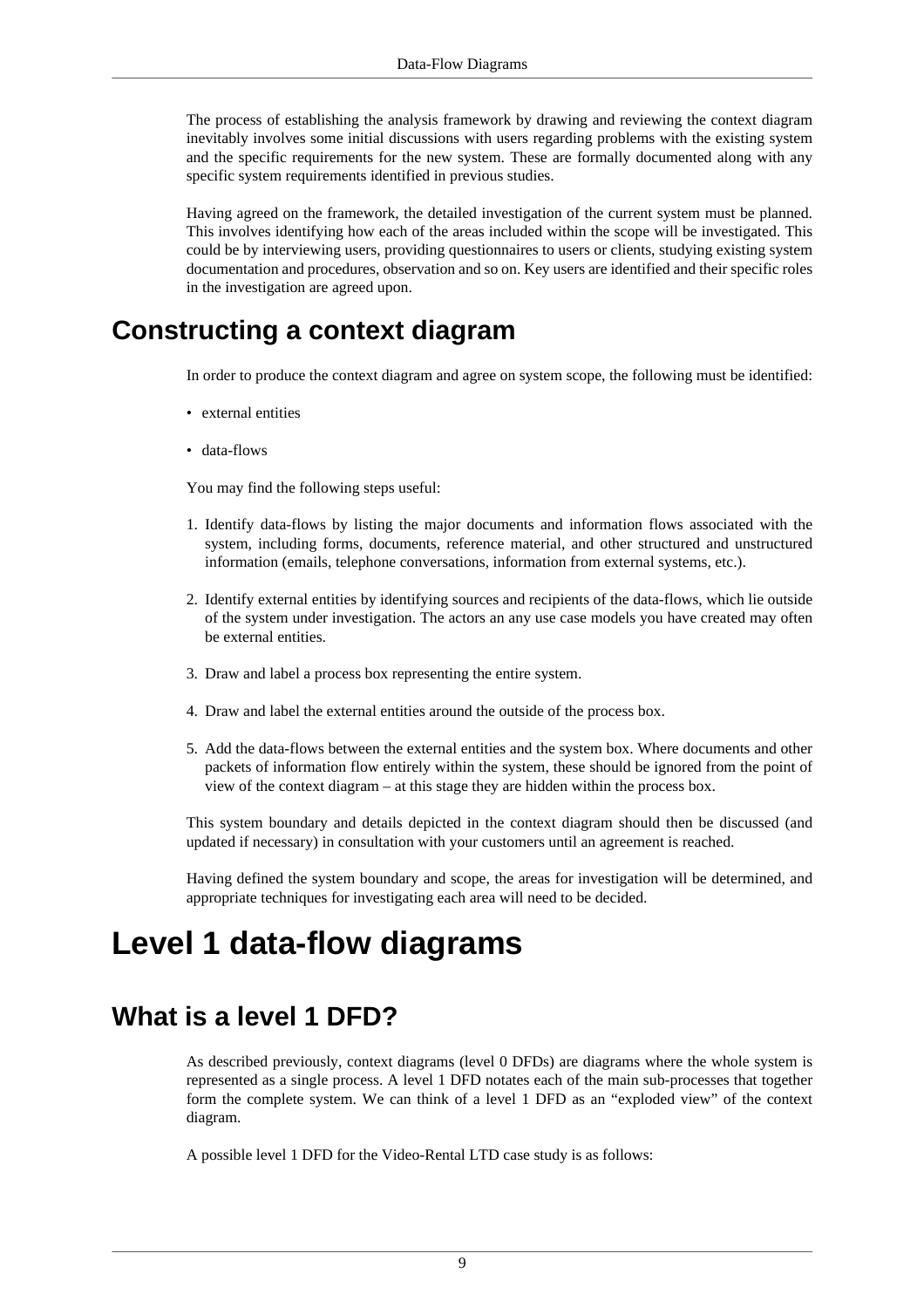



Notice that the external entities have been included on this diagram, but outside of the rectangle that represents the boundary of this diagram (i.e., the system boundary). It is not necessary to always show the external entities on level 1 (or lower) DFDs, however you may wish to do so to aid clarity and understanding.

We can see that on this level 1 DFD there are a number of data stores, and data-flows between processes and the data stores.

It is important to notice that the same data-flows to and from the external entities appear on this level 1 diagram and the level 0 context diagram. Each time a process is expanded to a lower level, the lower level diagram must show all the same data-flows into, and out of the higher level process it expands.

# <span id="page-9-0"></span>**Constructing level 1 DFDs**

If no context diagram exists, first create one before attempting to construct the level 1 DFD (or construct the context diagram and level 1 DFD simultaneously).

The following steps are suggested to aid the construction of Level 1 DFD:

- 1. Identify processes. Each data-flow into the system must be received by a process. For each dataflow into the system examine the documentation about the system and talk to the users to establish a plausible process of the system that receives the data-flow. Each process must have at least one output data-flow. Each output data-flow of the system must have been sent by a process; identify the processes that sends each system output.
- 2. Draw the data-flows between the external entities and processes.
- 3. Identify data stores by establishing where documents / data needs to be held within the system. Add the data stores to the diagram, labelling them with their local name or description.
- 4. Add data-flows flowing between processes and data stores within the system. Each data store must have at least one input data-flow and one output data-flow (otherwise data may be stored, and never used, or a store of data must have come from nowhere). Ensure every data store has input and output data-flows to system processes. Most processes are normally associated with at least one data store.
- 5. Check diagram. Each process should have an input and an output. Each data store should have an input and an output. Check the system details so see if any process appears to be happening for no reason (i.e., some "trigger" data-flow is missing, that would make the process happen).

# <span id="page-9-1"></span>**Decomposing diagrams into level 2 and lower hierarchical levels**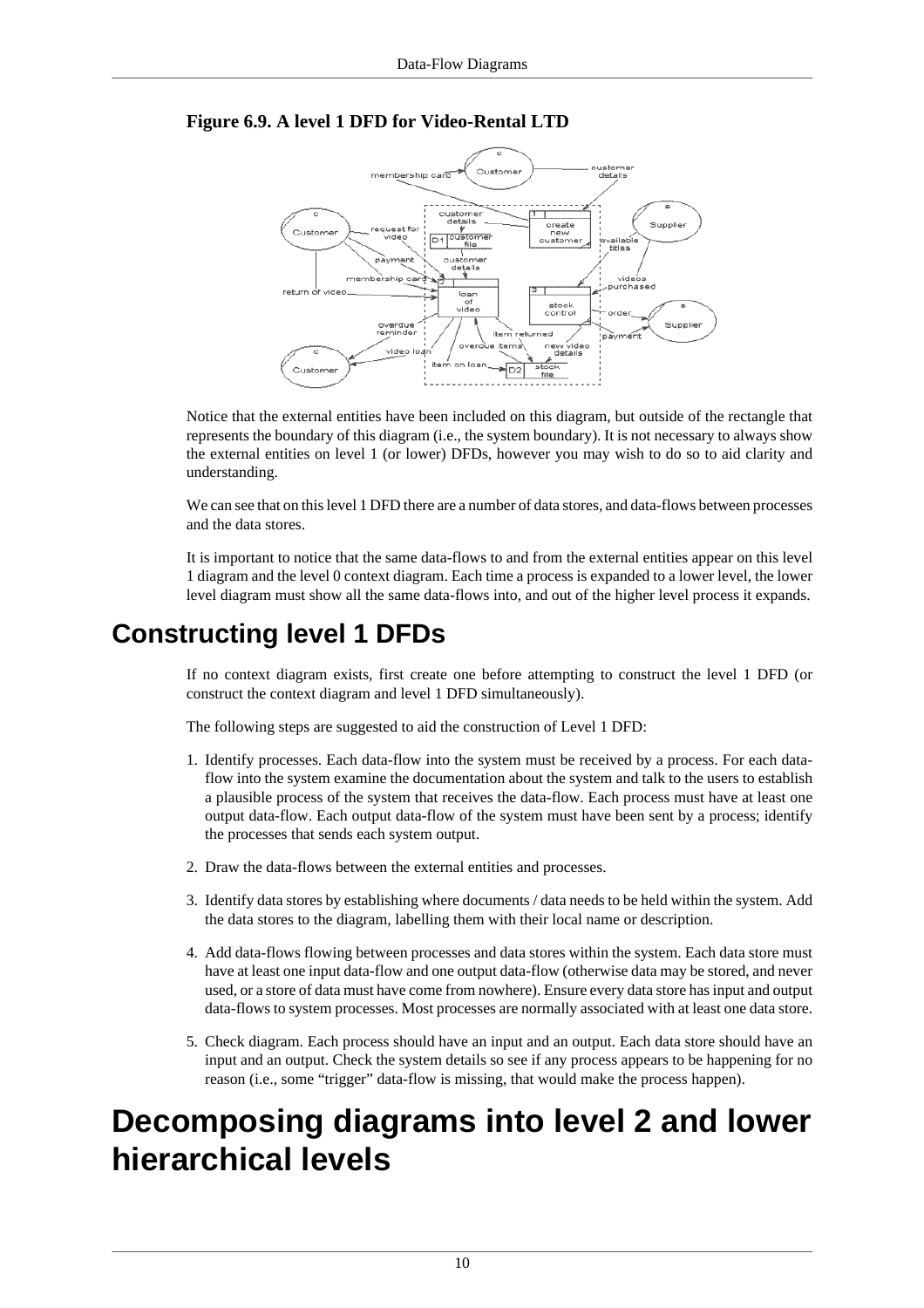## <span id="page-10-0"></span>**What is a level 2 (or lower) DFD?**

We have already seen how a level 0 context diagram can be decomposed (exploded) into a level 1 DFD. In DFD modeling terms we talk of the context diagram as the "parent" and the level 1 diagram as the "child".

This same process can be applied to each process appearing within a level 1 DFD. A DFD that represents a decomposed level 1 DFD process is called a level 2 DFD. There can be a level 2 DFD for each process that appears in the level 1 DFD.

A possible level 2 DFD for process "2: Loan of video" of the level 1 DFD is as follows:

#### **Figure 6.10. A level 2 data-flow diagram for Video-Rental LTD**



Note, that every data-flow into and out of the parent process must appear as part of the child DFD. The numbering of processes in the child DFD is derived from the number of the parent process – so all processes in the child DFD of process 2, will be called 2.X (where X is the arbitrary number of the process on the level 2 DFD). Also there are no new data-flows into or out of this diagram – this kind of data-flow validation is called balancing.

Look at the rectangular boundary for this level 2 DFD. Outside the boundary is the external entity "Customer". Also outside the boundary are the two data stores – although these data stores are inside the system (see the level 1 DFD), they are outside the scope of this level 2 DFD.

# <span id="page-10-1"></span>**Constructing level 2 (and lower) DFDs — functional decomposition**

The level 1 data-flow diagram provides an overview of the system. As the software engineers' understanding of the system increases it becomes necessary to expand most of the level 1 processes to a second or even third level in order to depict the detail within it. Decomposition is applied to each process on the level 1 diagram for which there is enough detail hidden within the process. Each process on the level 2 diagrams also needs to be checked for possible decomposition, and so on.

A process box that cannot be decomposed further is marked with an asterisk in the bottom right hand corner. A brief narrative description of each bottom-level process should be provided with the dataflow diagrams to complete the documentation of the data-flow model. These make up part of the **process definitions** which should be supplied with the DFD.

Each process on the level 1 diagram is investigated in more detail, to give a greater understanding of the activities and data-flows. Normally processes are decomposed where:

- There are more than six data-flows around the process
- The process name is complex or very general which indicates that it incorporates a number of activities.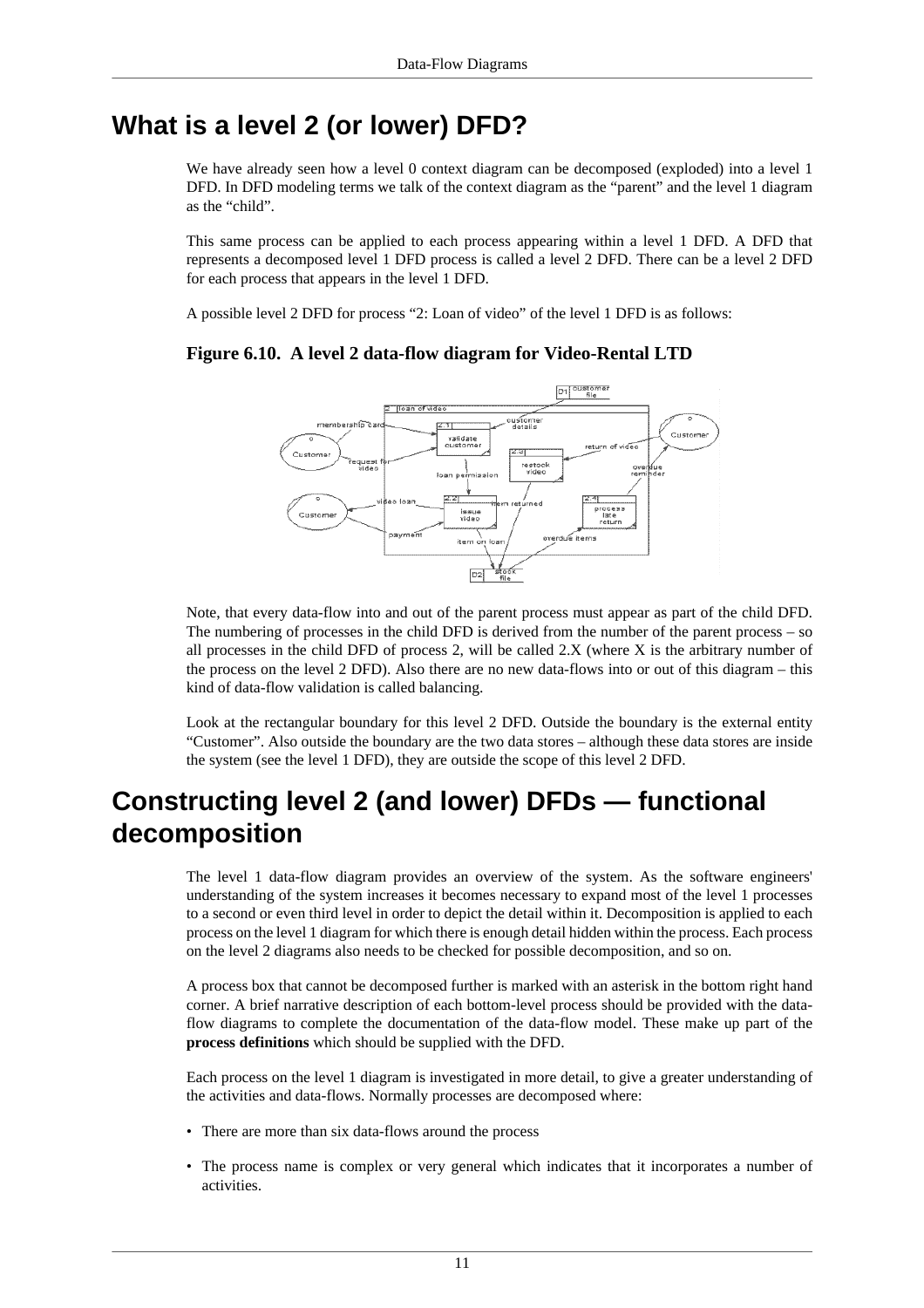The following steps are suggested to aid the decomposition of a process from one DFD to a lower level DFD. As you can see they are very similar to the steps for creating a level 1 DFD from a context diagram:

- 1. **Make the process box on the level 1 diagram the system boundary on the level 2 diagram that decomposes it**. This level 2 diagram must balance with its "parent" process box — the dataflows to and from the process on the level 1 diagram will all become data-flows across the system boundary on the level 2 diagram. The sources and recipients of data-flows across the level 2 system boundary are drawn outside the boundary and labelled exactly as they are on the level 1 diagram. Note that these sources and recipients may be data stores as well external entities or other processes — this is because a data store in a level 1 diagram will be outside the boundary of a level 2 process that sends or receives data-flows to/from the data store.
- 2. **Identify the processes inside the level 2 system boundary and draw these processes and their data-flows**. Remember, each data-flow into and out of the level 2 system boundary should be to/ from a process. Using the results of the more detailed investigation, filter out and draw the processes at the lower level that send and receive information both across and within the level 2 system boundary. Use the level numbering system to number sub-processes so that, for example, process 4 on the level 1 diagram is decomposed to sub-processes 4.1, 4.2, 4.3 … on the level 2 diagram.
- 3. **Identify any data stores** that exist entirely within the level 2 boundary, and draw these data stores.
- 4. **Identify data-flows between the processes and data stores that are entirely within the level 2 system boundary**. Remember, every data store inside this boundary should have at least one input and one output date flow.
- 5. **Check the diagram**. Ensure that the level 2 data-flow diagram does not violate the rules for dataflow diagram constructs.

# <span id="page-11-0"></span>**Making levels**

For all systems it is useful to make at least two levels — the context diagram and the level one diagram. In fact, when in the earlier description of how to create DFDs you were told to start by identifying the external entities and then to identify the inputs and outputs of the system, you were learning how to produce the context diagram. The rest of the description was how to produce the level one diagram.

Whenever you perform data-flow modeling, start in exactly this way, producing a context diagram and then a level one diagram. Of course, in producing the level one diagram you may realise you need more inputs and outputs and possibly even more external entities. In this case, simply add the new data-flows and the new entities to the level one diagram and then go back and add them to the context diagram so that both diagrams still balance. Conversely, you may realise that some of the inputs and outputs you originally identified are not relevant to the system. Remove them from the level one diagram and then go back to the context diagram and make it balance by removing the same inputs and outputs.

This constant balancing between diagrams is very common when doing levelling.

What about making more levels? There are two reasons for making more levels. The first is the obvious one: you, as the software engineer, have not fully described a process to your satisfaction, so you expand that process into a next level diagram. The new diagram is built in just the same way that a level one is built from a context diagram only the new inputs and outputs are precisely to the data flows to and from the process you are expanding.

The second reason is that you realise the diagram you are working on is becoming cluttered and unclear. To simplify the diagram, collect together a few of the processes. Ideally, these processes should be related in some way. Replace them with a single process and treat the original collection of processes as a lower level, expanding the new process. The inputs and outputs to the new process are whatever inputs and outputs that are needed to make the diagrams balance. Remember to re-number the old processes to show that they have been moved down a level.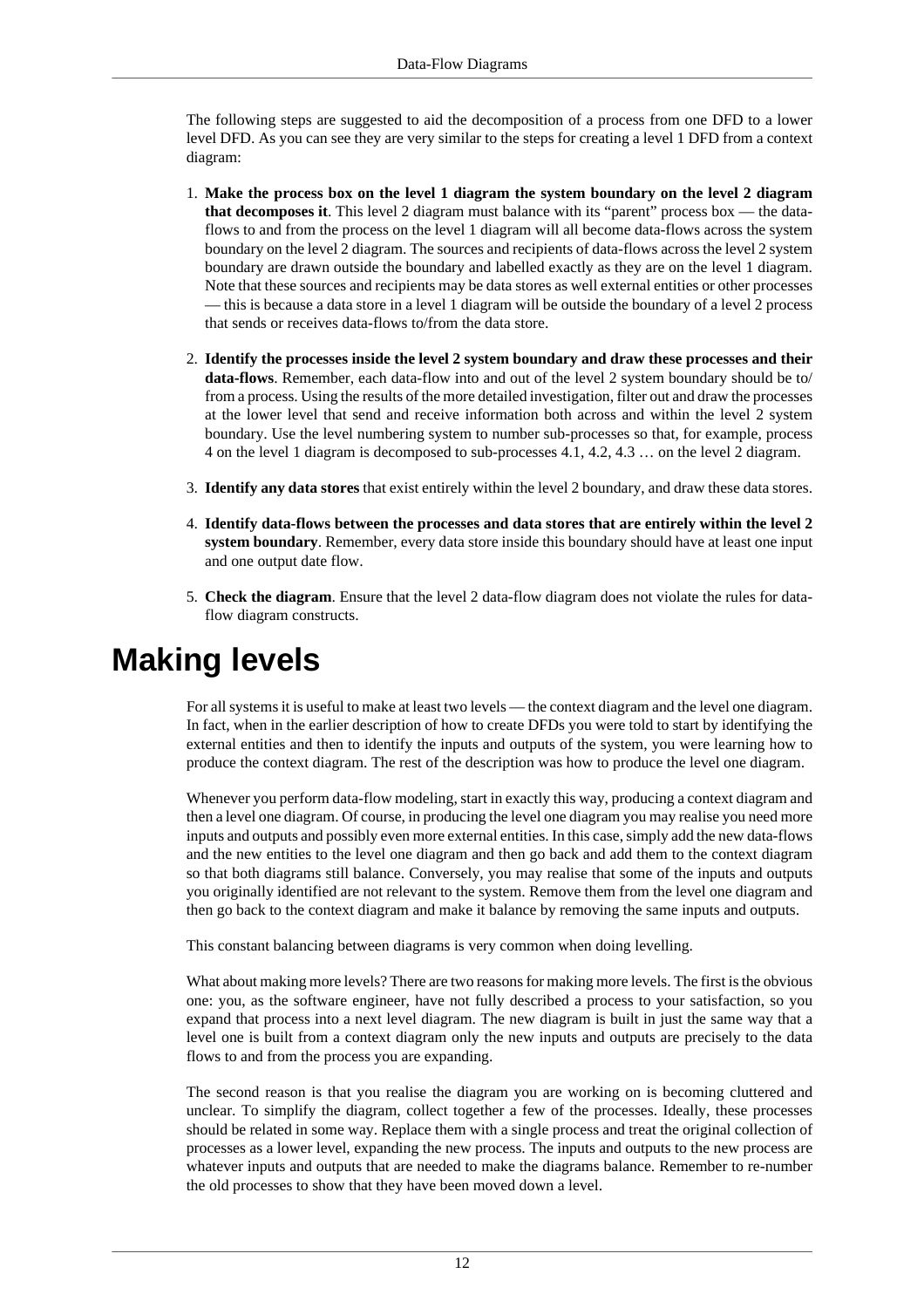When doing this, if there is a data-store which interacts with these processes, and only these processes, then this too can be put on the lower level diagram.

Do not group random processes together to make a lower level diagram. This will only end up in a tangle of arrows and unrelated processes. A good guide as to whether or not you have chosen a sensible collection is try coming up with a new name for the replacement process. If you cannot do this then you have probably made too general a grouping. Perhaps leave out one or two processes or try a different grouping.

Always bear in mind that levelling is meant to simplify and clarify the diagrams, and if this cannot be done then it may be best to leave the diagram as it is.

# <span id="page-12-0"></span>**Balancing**

The key to successfully levelling is to make the diagrams balance. For example, if a second level diagram expands a first level process then all the inputs to the process must be inputs to the second level diagram, and all the outputs from the process must be outputs on the second level diagram. Moreover, there must be no other inputs and outputs. To be particular, all the inputs and outputs of the system which appear on the context diagram must appear on the level one diagram and there should be no other inputs and outputs on the level one diagram.

This does not mean there can be no changes to the higher levels of a set of diagrams. When producing a lower level diagram, the software engineer may realise that a new input is needed for the process to be able to carry out its task. In which case, the software engineer should add this data-flow as an input and then add the input as a data-flow to the original process. If needs be, this input may be added at several levels higher up. The software engineer may add new outputs in the same way.

As long the diagrams always balance, inputs and outputs can be added and removed wherever necessary.

# <span id="page-12-1"></span>**Numbering**

Numbering in a levelled set of diagrams is important, as the numbers help you to find your way around the levels. It is easily described by example. Suppose *Receive Order* is the process numbered 3 on the level one diagram (remember, numbers do not indicate any order, they are simply labels) and this is expanded to a level two diagram. The process numbers on the level two diagram will be 3.1, 3.2, 3.3 and so on. Suppose now that process 3.4 on the level two diagram is *Register New Customer* and needs further expansion to a level three diagram. The process numbers on this diagram will be 3.4.1, 3.4.2, 3.4.3 and so on. The rule used here is this: *if X is the number of the process you wish to expand, then the numbers on the next level are X.1, X.2, X.3...*

The same applies for data stores. Data stores that appear in a level two diagram expanding a process labelled 4 in the level one diagram will be numbered D4.1. D4.2, D4.3 and so on. Deeper levels will be D4.1.1, D4.1.2, the numbering scheme being just the same as for processes.

Note though, it is not the data stores that are expanded. They may simply appear in the expansion of a process.

# <span id="page-12-2"></span>**Process descriptions**

A software engineer may define a process where no further expansion is appropriate because there are no separate sub-processes which may make up the original process. However, the software engineer may still wish to describe the process in more detail as it is a particularly difficult or tricky process. In this case, the software engineer writes down a process description for the process. This can take any form which the software engineer thinks appropriate. Traditional flowcharts could be used or plain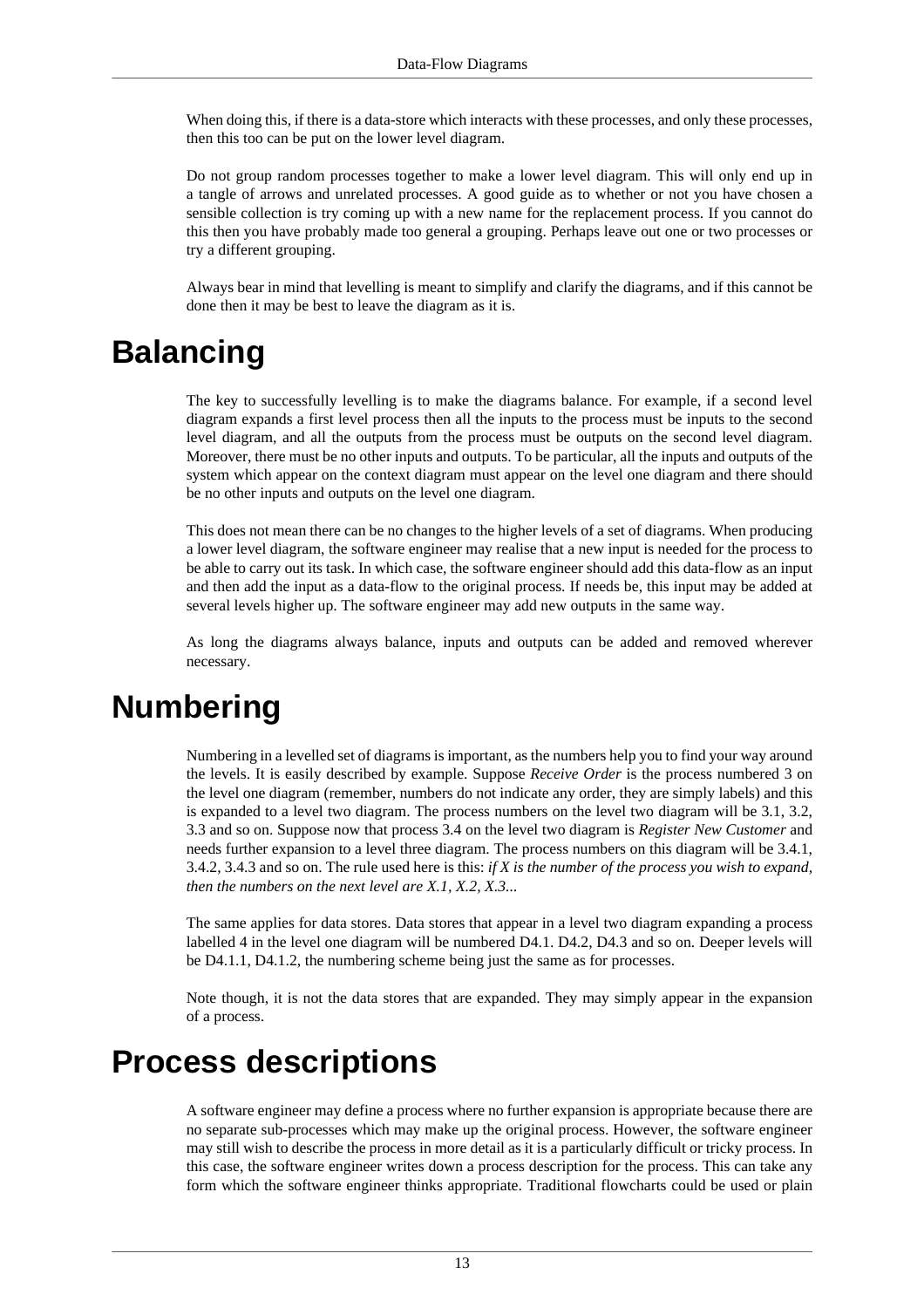English. More common is what is called structured English. This looks like English only it is written more like a computer language. It used to avoid the problem that different people reading the same piece of plain English may understand it in different ways.

# <span id="page-13-0"></span>**Validation**

It should be clear that producing data-flow diagrams can be complicated. A routine check using the following questions should make sure that you find any simple mistakes. The first set of questions refer to a single diagram, so if you have a set of levelled data-flow diagrams then these checks need to be made for each diagram.

- 1. Is every data-flow attached to a process at either the beginning or the end of the arrow?
- 2. Is every data-flow labelled with a sensible noun?
- 3. Does every process have at least one input and at least one output?
- 4. Is every process named sensibly (no uses of words such as "process" or "handle") with an action and what is acted upon? (The template is "Do something to something")
- 5. Is every data store named with the type of thing it stores in the plural?
- 6. Where data stores and external entities have been shown several times on one diagram, do all instances have a "diagonal" line?
- 7. Are there any data-flows which cross? If so, try and add more duplicate external entities or data stores to avoid the crossing.

This second set of questions is specifically about levelling and so should be asked about the set of diagrams as a whole.

- 1. Do all diagrams balance? That is, where a diagram expands a process in a higher level, are the inputs and outputs to the process identical to the inputs and outputs on the expanded, lower level diagram?
- 2. Are all external entities shown on both the context diagram and level one diagram?
- 3. Are all of the processes and data stores numbered correctly?

All data-flow diagrams are an aid to communication between software engineers and their customers. Although they may be correct and accurate, a messy or tangled data-flow model will reduce communication as surely as a long-winded text description. To avoid this, as the diagrams evolve, redraw them whenever they begin to get cluttered or have several corrections on them. A simple rearrangement of the components may be sufficient to greatly improve a diagram.

# <span id="page-13-1"></span>**An example in constructing a data-flow diagram**

Just as for logical data structures, to make a data-flow diagram we must analyse the requirements and describe the system in terms of the components of data-flow diagrams. Several attempts will be needed before a final and complete model of the system can be produced.

Unfortunately, there is no straightforward way to progress through developing a data-flow diagram. We are aiming therefore to build a skeleton model on paper which we can then work with and develop more fully. Each stage will be illustrated with examples from the following Estate Agent case study (repeated from ???).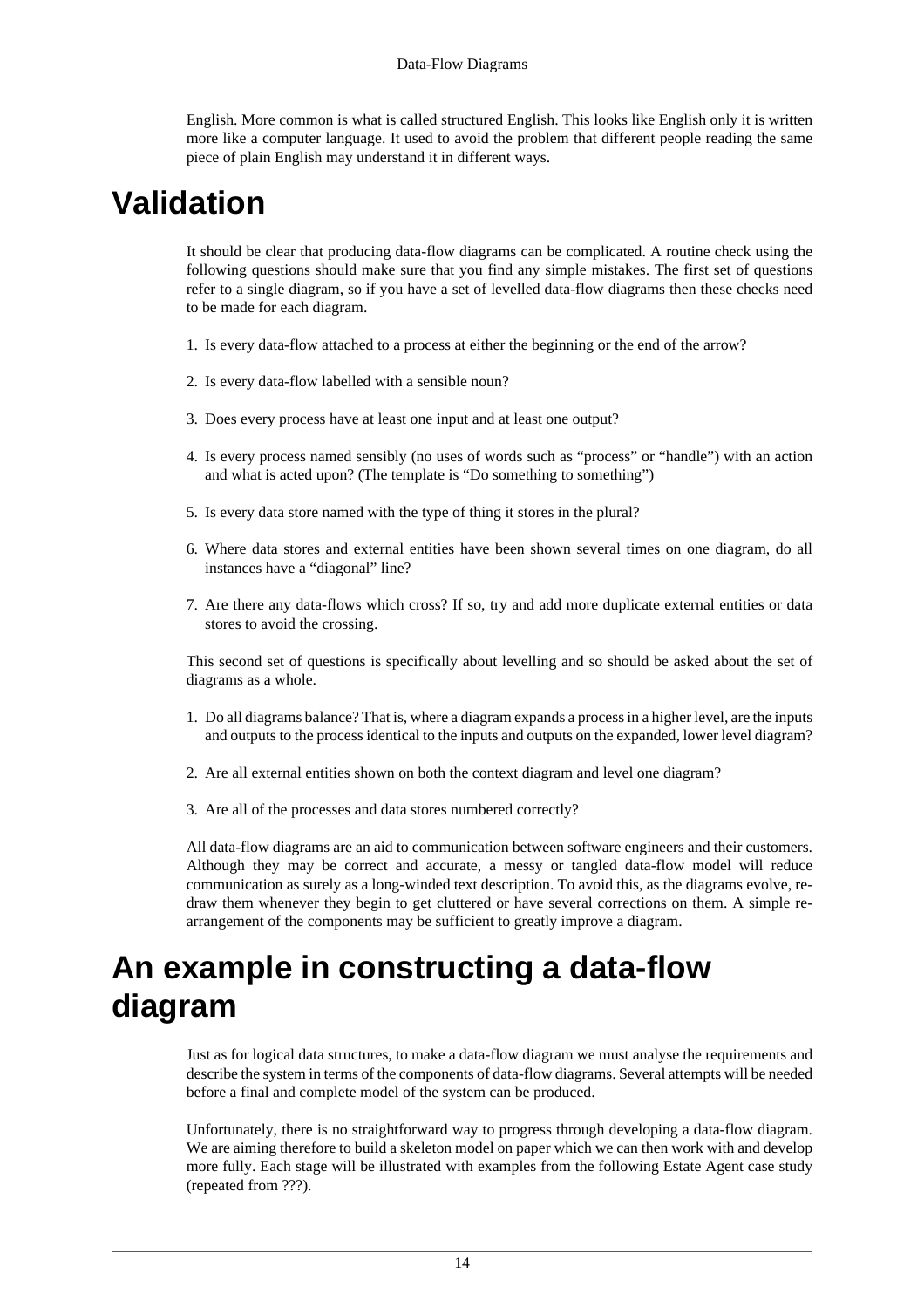### **Estate Agency case study**

Clients wishing to put their property on the market visit the estate agent, who will take details of their house, flat or bungalow and enter them on a card which is filed according to the area, price range and type of property.

Potential buyers complete a similar type of card which is filed by buyer name in an A4 binder.

Weekly, the estate agent matches the potential buyer's requirements with the available properties and sends them the details of selected properties.

When a sale is completed, the buyer confirms that the contracts have been exchanged, client details are removed from the property file, and an invoice is sent to the client. The client receives the top copy of a three part set, with the other two copies being filed.

On receipt of the payment the invoice copies are stamped and archived. Invoices are checked on a monthly basis and for those accounts not settled within two months a reminder (the third copy of the invoice) is sent to the client.

# <span id="page-14-0"></span>**Identify the system boundaries**

The easiest place to making a data-flow model of a system is to identify what the external entities of the system are and what inputs and outputs they provide. These give you the boundary between the system and the rest of the world.

External entities must provide inputs or receive outputs. There are usually one or two which stand out as obviously interacting with the system but not being part of the system. In the Estate Agent system, *Client* and *Buyer* stand out as good candidates for external entities. Others may be harder to spot, but once again consider nouns in the case study and add them to a list of possible external entities.

It may be tempting to add *Estate Agent* as an external entity as it obviously interacts with the system. However, the estate agent is in fact part of the system in that he or she manipulates the data within the system. Another way to think about it is that the estate agent will actually be replaced by the new software system and so does not need to appear in the data-flow diagram.

From the list of candidates of external entities, determine what inputs they provide and what outputs they receive. If a candidate entity does not seem to provide data into the system or receive data from the system then it is not an external entity and can be discounted (for now).

An external entity stands for the type of thing interacting with the system so all clients and all buyers are represented by the *Client* and *Buyer* external entities.

Having identified the external entities there are two ways of progressing from here. Both are equally sensible approaches and are covered in the next two subsections.

# <span id="page-14-1"></span>**Follow inputs**

Each input to the system must be received by a process. This gives us a natural way to start building up the model.

First, take one of the more significant external entities and one of the main inputs it provides. In our case, a *Client* providing *Property Details* is a good place to start. Draw an oval for the entity, a dataflow for the input and a process which receives the input. From the case study there should something that suggest what happens when this data comes in and this will be the name of the process. For *Property Details*, the case study says that the estate agent enters the details on a card and files them. So the process name should be either *Record Details* or *Receive Details*.

Every process must have at least one output, so, for the process in hand, consider what the outputs must be and put labelled arrows on the diagram for the outputs. The data must be changed by a process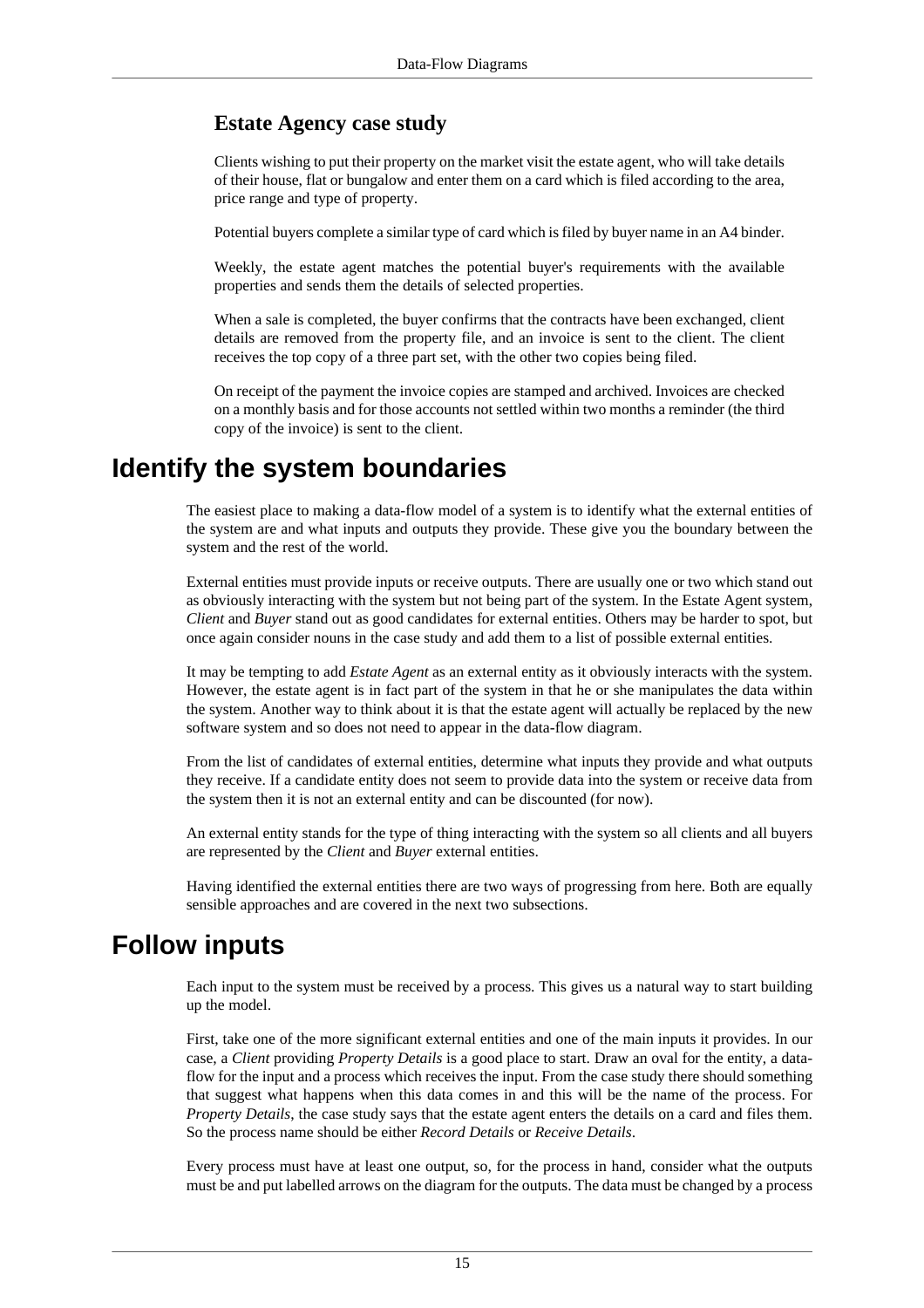and so should have a different name from the input data. *Property Details* are taken and recorded as a property on the file so the output could be just something like *Recorded Property* or more simply, *Property*.

Now start again only using this output as a new input. It must either go to another process, to a data store or to an external entity. It should be clear from the case study what happens.

If a new process is needed then do the same again. Find a sensible name for the process using the case study, determine and label the outputs and then follow the outputs.

If the data is stored then add a data store to the diagram, name it sensibly from the case study and draw the output arrow going into the data store. This is what happens in *Property* and so we add the data store *Properties*.

If the output is an output from the system then simply add the external entity which receives the output.

When the data is finally output or comes to rest in a data store, go back and follow any of the other outputs which may have been defined on the way. When they are exhausted, choose a new input and follow that through in exactly the same way.

## <span id="page-15-0"></span>**Follow events**

Another way to approach building up a data-flow model is to consider what happens in the system. The case study will outline a number of events. There must be processes in the system which respond to these events or even make them happen. Identify these processes and then add the data inputs which are used by the process and determine the outputs.

For example, in the estate agent example, there is the phrase, "When a sale is completed...". This is an event: a sale is completed. From the case study we see that lots of things then happen: the buyer confirms exchange of contracts so this is an input to some process; the client details are removed from the file and invoice is sent out. This is the process. A sensible name might be *Record Sale* or possibly *Receive Sale Confirmation*. The data needed is the input from the *Buyer* and *Client* details which are on file. This must mean there is a data store somewhere on the diagram holding this information. If there is not one there already then add it. And the output must be an invoice to the *Client*.

From here on the approach is the same as following inputs. For any new outputs, work out where those outputs must go and if it is to a process follow them as if they were inputs to the new process.

Most processes can be found in the case study using either technique of following inputs or following events. However, some processes are related to temporal events and so can only be found by following events.

As the name suggests, temporal events are events which occur at specific times. They are not prompted to happen by the arrival of new data, but rather because a certain time has been reached. These events often appear in case studies beginning with phrases such as, "Once a month..." or, "At the end of every day,...". However, once these have been identified, producing the model by following this event is exactly the same as for any other event.

In the estate agent system, there are two temporal events: there is a weekly matching of potential buyers with properties; invoices and reminders are sent out on a monthly basis.

Though time is the trigger the processes carrying out temporal events, time is generally not shown on the data-flow diagram. This is because the time aspect is often just a practical implementation rather than rigid necessity. For example, the matching of buyers and properties at the estate agents need not be weekly. It is probably done weekly so that it always gets done, and also so that it does not interrupt the other daily business. With an automated system it may be possible to match buyers with properties as soon as any new details on either arrive.

Where time is crucial to a process, say accounting done at the end of a financial year, then this can be reflected in the name of the process. For example, "Calculate end of year profits".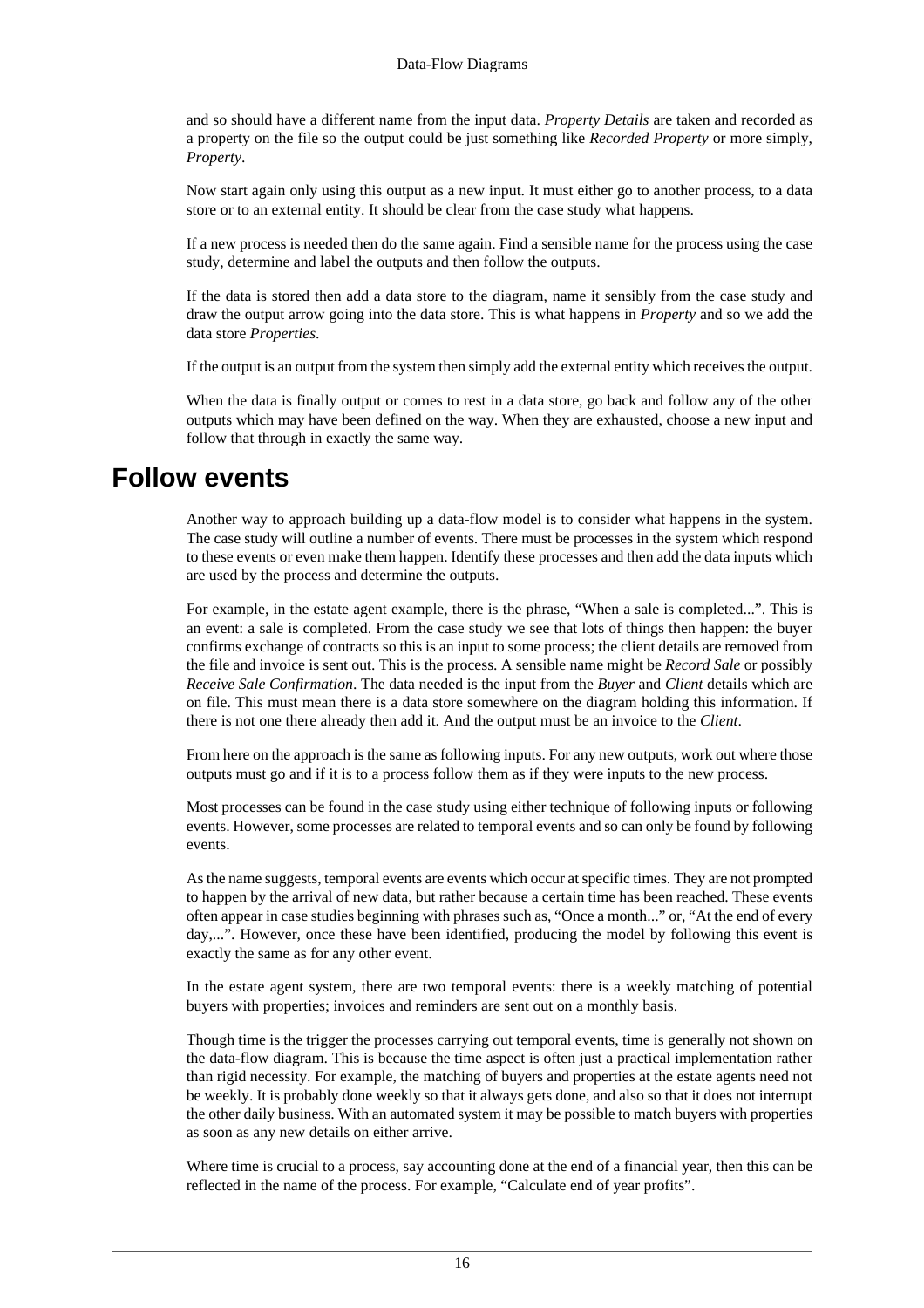## <span id="page-16-0"></span>**Fill in gaps**

After building a model that handles each input or each event, it is worth going over the processes defined so far.

For each process, ask the question, "Does this process have all the information it needs to perform its task?" For instance, if a process sends out invoices, does it have all the details of the invoice and the address of where the invoice should go? If the answer is *No*, then add a data-flow into the process which consists of the data needed by the process. If there are several, clearly distinct items of data needed, then you may need an arrow for each item. Now try to identify the source of the data.

First, see if the data can be found already inside the system, either on a data store or as a result of a process. If not, it may be that the data can be obtained by processing some of the existing data in, which case add a new process that takes the existing data and makes the data you require. Or, the data may be available but from the case study it is clear that there is a time-lag between the process that produces the data and the process which uses it. Simply add a data store where the data can reside till it is needed.

If there is still no source for the data then it could be from an external entity. In which case, this is a new input to the system. It may not be explicitly mentioned in the case study, but if it is necessary then it should be added. Having added the new input from the appropriate entity, go back and correct the context diagram.

This is an important task. If there is not enough data to support a task then the system will not function properly. Of course, to be on the safe side, you could have all the data going to all the processes! But this is not really a solution because with a large system this would be impractical.

Having examined all the processes, check that all the outputs have been generated. All of the inputs should have been covered already, but this does not mean that all the outputs have been produced. If there is still an output which does not appear on the diagram, see if there is a process where it could come from. If there is no sensible candidate, add a process and begin to work backwards. What inputs does the new process need? Where do these inputs come from? This task is almost the same as the one just described.

Any left over outputs must have come from a process. Outputs cannot come from data stores or external entities. If there is no sensible way to fit the output into the diagram then it may be that it is not a sensible output for the system you are currently considering. Use the case study to confirm this.

Finally, check the data stores. Data must enter a data store somehow and generally data on a data store is read. For each data store, identify when the store is either written or read by considering the processes which may use the data. Also, use the case study to see that you have not missed any arrows to or from a data store.

# <span id="page-16-1"></span>**Repeat**

By this stage, you will have considered all the inputs, all the outputs and produced a first draft of the data-flow model of the system.

Review the case study, looking for functionality described which is not performed by the model. In particular, look for temporal events as these are sometimes hidden implicitly in the text.

Where necessary, add new processes that perform the omitted functions and use the method of following events to work out their inputs and outputs. Fill in the gaps of the model in exactly the same way as was done to produce the first attempt.

The model can be declared finished when you have considered every word in the case study and decided that it is not relevant or that it is incorporated in some way into the model.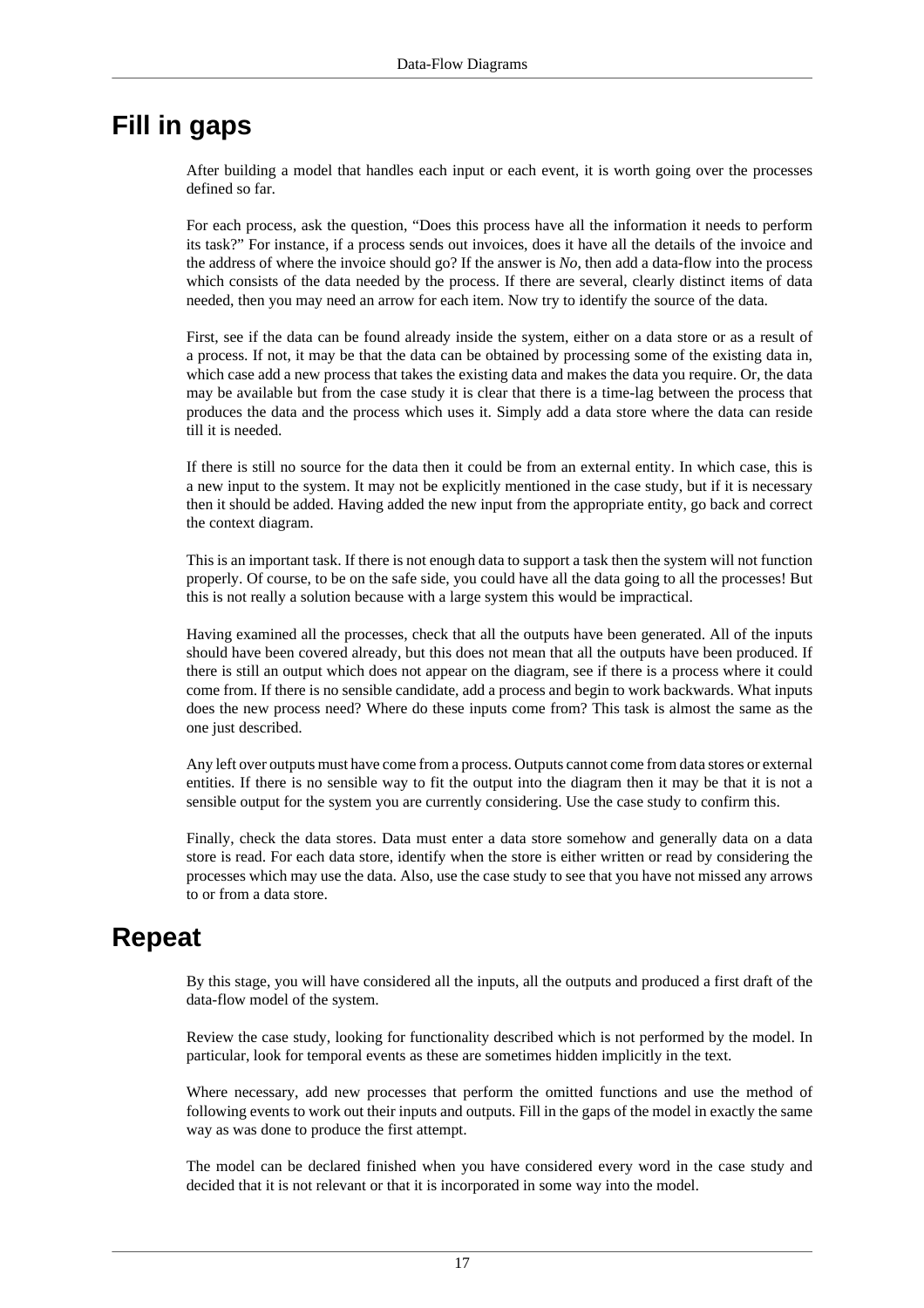# <span id="page-17-0"></span>**Review**

# <span id="page-17-1"></span>**Questions**

## **Review Question 1**

Describe the two main ways in which data-flow diagrams are used to manage the complexity of systems.

A discussion of this question can be found at the [end of this chapter.](#page-20-1)

## **Review Question 2**

What are the four different system models which may include data-flow diagrams?

A discussion of this question can be found at the [end of this chapter.](#page-20-2)

### **Review Question 3**

What are the external entities in the following diagram Video-Rental LTD case study.

#### **Figure 6.11. Find the external entities**



A discussion of this question can be found at the [end of this chapter.](#page-20-3)

## **Review Question 4**

What are the data-flows between Supplier and Video-Rental LTD case study in the above diagram?

A discussion of this question can be found at the [end of this chapter.](#page-21-0)

## **Review Question 5**

What are the processes in the above diagram Video-Rental LTD case study?

A discussion of this question can be found at the [end of this chapter.](#page-21-1)

## **Review Question 6**

What are the data stores in the context diagram Video-Rental LTD case study?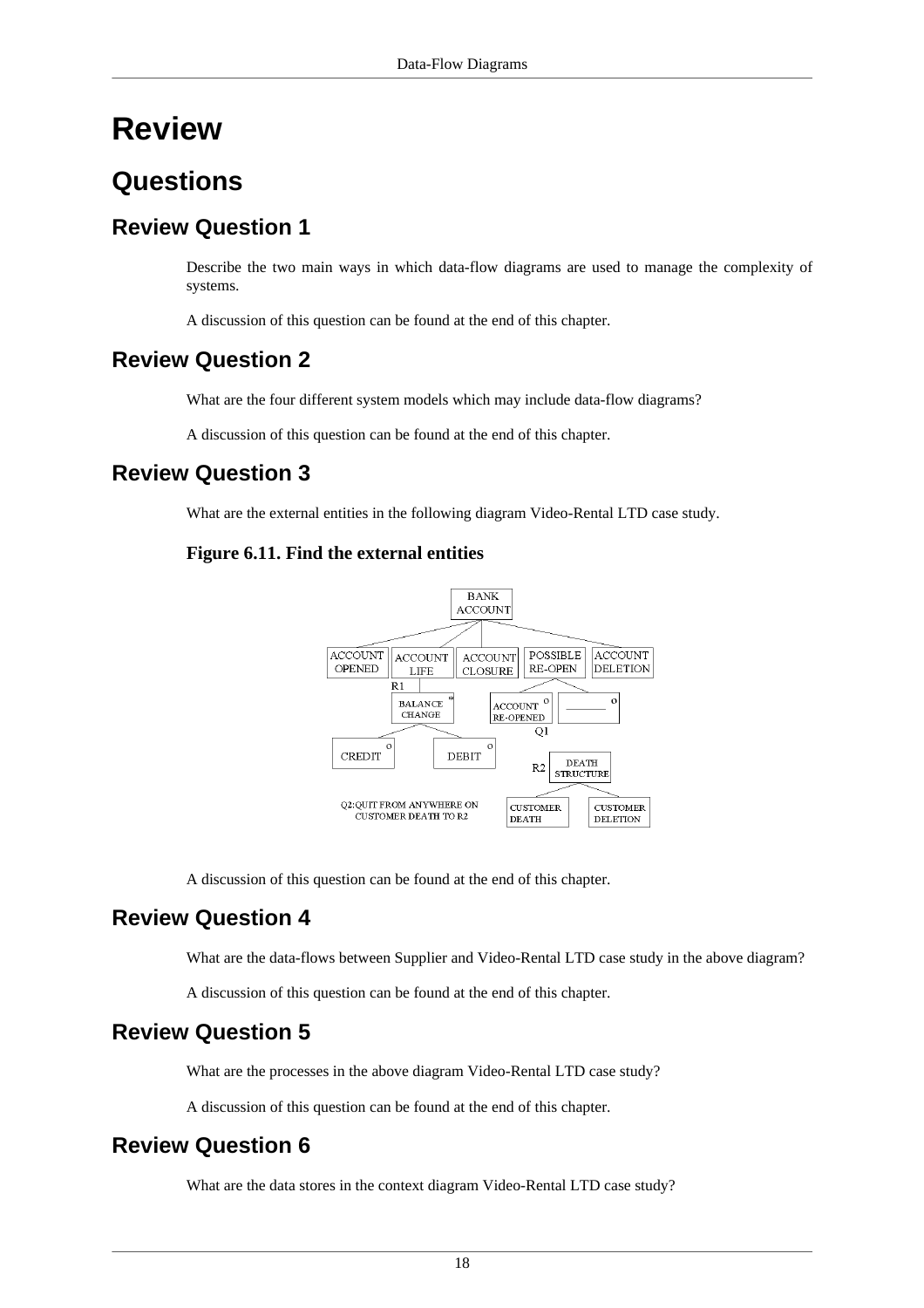A discussion of this question can be found at the [end of this chapter.](#page-21-2)

### **Review Question 7**

What does the zero mean in the top left of the Video-Rental LTD process in the context diagram?

A discussion of this question can be found at the [end of this chapter.](#page-21-3)

### **Review Question 8**

Describe the first, top level DFD created for a system.

A discussion of this question can be found at the [end of this chapter.](#page-21-4)

### **Review Question 9**

Outline the main roles of Context Diagrams.

A discussion of this question can be found at the [end of this chapter.](#page-21-5)

### **Review Question 10**

Follow the suggested steps to create a context diagram for the Video Rental LTD case study.

A discussion of this question can be found at the [end of this chapter.](#page-21-6)

### **Review Question 11**

The following Estate Agency case study will be used in this, and some later, review questions. This is the same case study as used in ???, but we will repeat the text here for your convenience.

#### **Estate Agency case study**

Clients wishing to put their property on the market visit the estate agent, who will take details of their house, flat or bungalow and enter them on a card which is filed according to the area, price range and type of property.

Potential buyers complete a similar type of card which is filed by buyer name in an A4 binder.

Weekly, the estate agent matches the potential buyer's requirements with the available properties and sends them the details of selected properties.

When a sale is completed, the buyer confirms that the contracts have been exchanged, client details are removed from the property file, and an invoice is sent to the client. The client receives the top copy of a three part set, with the other two copies being filed.

On receipt of the payment the invoice copies are stamped and archived. Invoices are checked on a monthly basis and for those accounts not settled within two months a reminder (the third copy of the invoice) is sent to the client.

Create a context diagram for this Estate Agency case study.

A discussion of this question can be found at the [end of this chapter.](#page-24-0)

### **Review Question 12**

What are the processes in the level 1 DFD for the Video Rental case study below?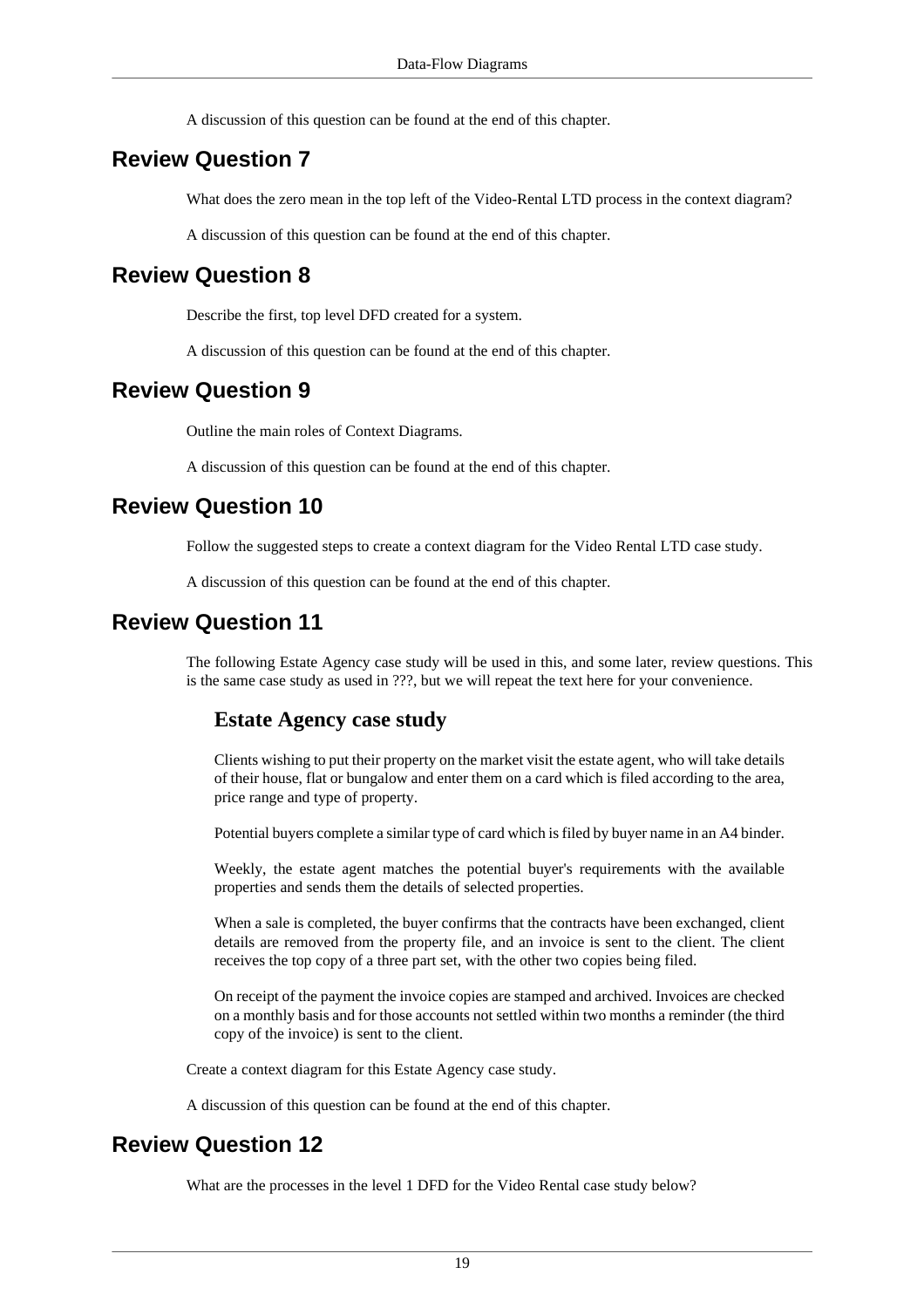

A discussion of this question can be found at the [end of this chapter.](#page-24-1)

### **Review Question 13**

What are the data stores in the level 1 DFD above?

A discussion of this question can be found at the [end of this chapter.](#page-25-0)

### **Review Question 14**

What is meant by functional decomposition?

Under what conditions would you decompose a process on a Data-Flow Diagram?

A discussion of this question can be found at the [end of this chapter.](#page-27-0)

### **Review Question 15**

Decompose the Video Rental Level 1 DFD process "loan of video" into a Level 2 DFD.

A discussion of this question can be found at the [end of this chapter.](#page-29-0)

### **Review Question 16**

Create a Level 1 DFD for the Estate Agency case study based on the context diagram from the previous Review Question and the case study text.

A discussion of this question can be found at the [end of this chapter.](#page-31-0)

### **Review Question 17**

Create a Level 2 DFD for the "invoice client" process of the Estate Agency case study based on the Level 1 DFD from the previous Review Question and the case study text.

A discussion of this question can be found at the [end of this chapter.](#page-34-0)

### **Review Question 18**

What are some of the specific benefits of Data Flow Models?

A discussion of this question can be found at the [end of this chapter.](#page-35-0)

### **Review Question 19**

Describe each of the main elements of Data-Flow Diagrams.

A discussion of this question can be found at the [end of this chapter.](#page-35-1)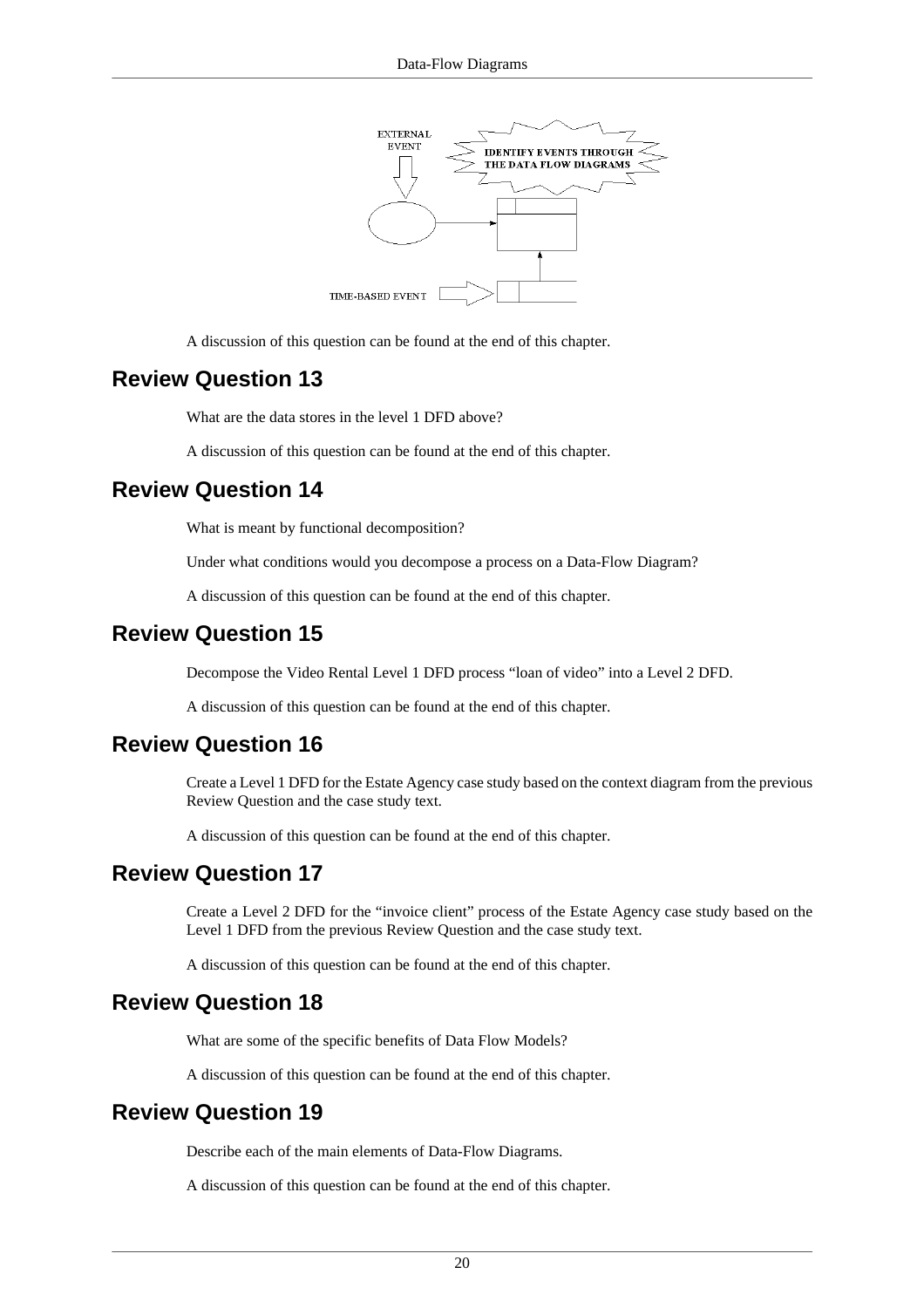### **Review Question 20**

Describe two of the points at which Data-Flow Diagrams are used during systems analysis

A discussion of this question can be found at the [end of this chapter.](#page-35-2)

### **Review Question 21**

The details of any level 2 or lower DFD could be displayed in a level 1 DFD, so really there is no reason not to model the entire system in a single level 1 DFD and avoid all the problems of balancing and hierarchical process numbering and so on.

A discussion of this question can be found at the [end of this chapter.](#page-36-0)

### **Review Question 22**

There is no facility in the Data-Flow Modelling technique to model the order in which processes occur and data flows. When creating an information system such time-based aspects of a system are just as important as the processes and data themselves.

Why do you think that such a feature not been created as part of Data-Flow Diagrams, and how can system designers get around this omission?

A discussion of this question can be found at the [end of this chapter.](#page-36-1)

## <span id="page-20-0"></span>**Answers**

### <span id="page-20-1"></span>**Discussion of Review Question 1**

**Decomposition** – which divides complex information into manageable chunks using a hierarchical tree structure. An overview of the problem is presented at the top level of the structure, while lower levels provide increasing depth of detail for narrower areas of the problem

**Abstraction** – enables software engineers to concentrate on only one aspect of the system at a time. Different models are used to model different perspective of the system. Data-Flow Diagrams concentrate on information flows and the activities which process this information.

### <span id="page-20-2"></span>**Discussion of Review Question 2**

**Current System Physical model** – the physical processes and data-flows and data stores of the current system may be modelled with DFDs (e.g. forms, pieces of paper, physical files and filing systems etc.)

**Current System Logical model** – the logical processes and data-flows and data stores of the current system may be modelled with DFDs (e.g. logical actions, logical collections of data, logical packages of information flowing etc.)

**Required System Logical model** – the logical processes and data-flows and data stores of the required system may be modelled with DFDs as part of the specification of the required system

**Required System Physical model** – the physical processes and data-flows and data stores of the required system may be modelled with DFDs as part of the design for the required system

### <span id="page-20-3"></span>**Discussion of Review Question 3**

There are two external entities shown in the above diagram (as ovals):

- Customer a customer who can borrow videos
- Supplier the local supplier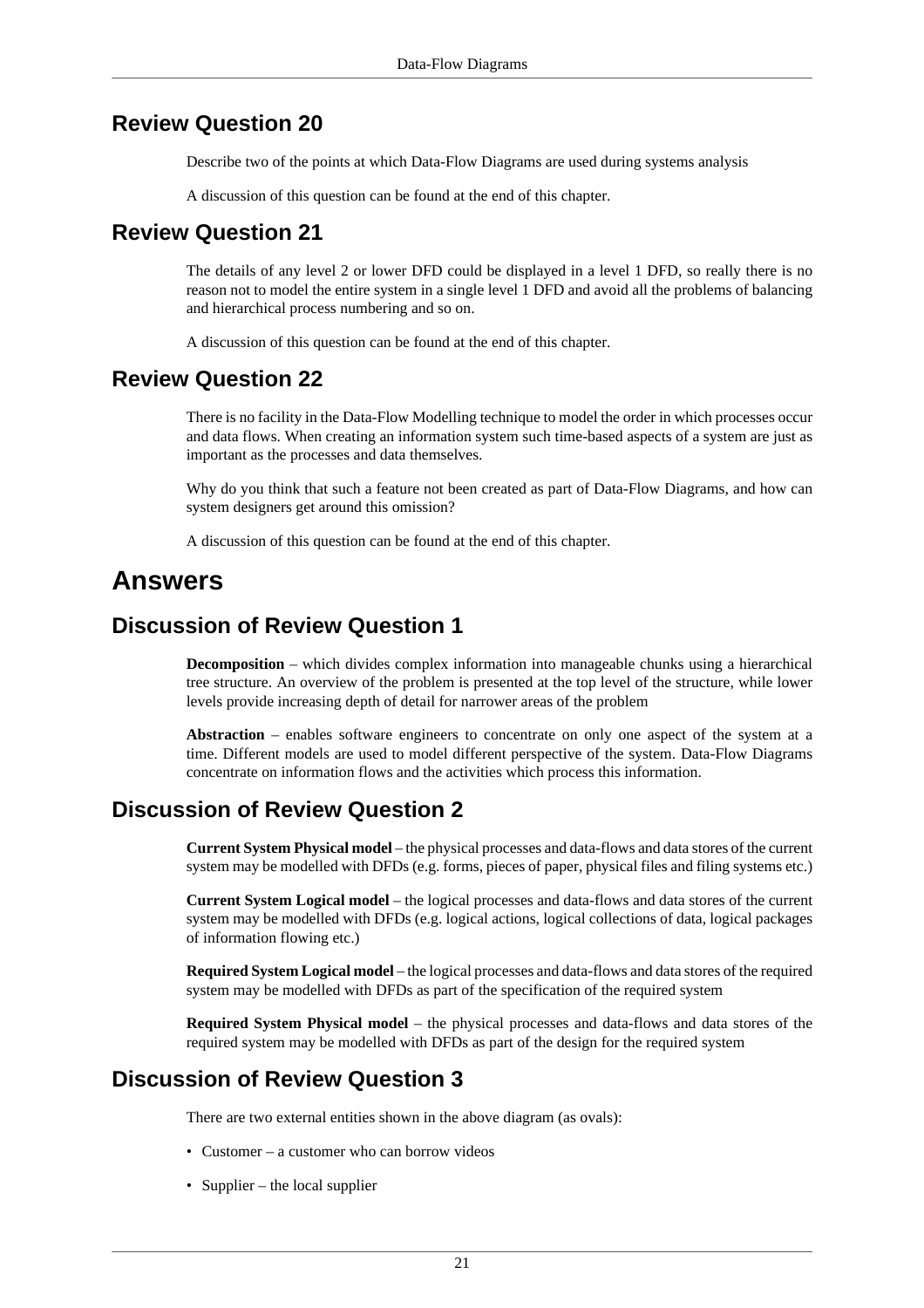## <span id="page-21-0"></span>**Discussion of Review Question 4**

There are 3 data-flows shown in the above diagram (as named arrows):

- Available titles from Supplier to Video-Rental LTD
- Order from Video-Rental LTD to Supplier
- Videos from Supplier to Video-Rental LTD
- Supplier the local supplier

### <span id="page-21-1"></span>**Discussion of Review Question 5**

There is just one process in the above diagram (a rectangle with three parts) - Video-Rental LTD

## <span id="page-21-2"></span>**Discussion of Review Question 6**

There are no data stores in the above diagram (rectangles with two parts)

## <span id="page-21-3"></span>**Discussion of Review Question 7**

The top left part of a process rectangle is the process number. For context diagrams, if any number at all is used, it is usually zero. The zero indicates that this is the whole system, whereas in lower level DFDs numbers like 1 and 3 indicate sub-processes of the whole system. This will become more clear when you have progressed to understanding and creating hierarchical, levelled diagrams.

## <span id="page-21-4"></span>**Discussion of Review Question 8**

A Context diagram is the first DFD to be created for a system. It represents a model of the system as a whole (i.e. as a single process) and this systems interactions with external entities that are outside the boundaries of the system, but which provide inputs to, and receive the outputs of the system being modeled.

Context diagrams have the following features:

- only one process, representing the whole system
- they show no data stores
- they show all external entities with which the system exchanges data-flows.

## <span id="page-21-5"></span>**Discussion of Review Question 9**

Functional decomposition is the breaking down of higher level processes into their component subprocesses, data-flows and data stores as lower level DFDs.

The condition to decide to decompose a process is any time where there is some detailed aspect of the system that is not modeled by the process description alone — i.e. when a lower level DFD provides something more to the software engineer, such as sub processes, additional data stores, and data-flows that are used only for the process and which have not been modeled at the higher level DFD.

## <span id="page-21-6"></span>**Discussion of Review Question 10**

Identify data-flows by listing the major documents and information flows associated with the system.

You may find the use of the following kind of table is useful:

| data-flow | <b>Sender</b> | <b>Receiver</b> |
|-----------|---------------|-----------------|
|           |               |                 |
|           |               |                 |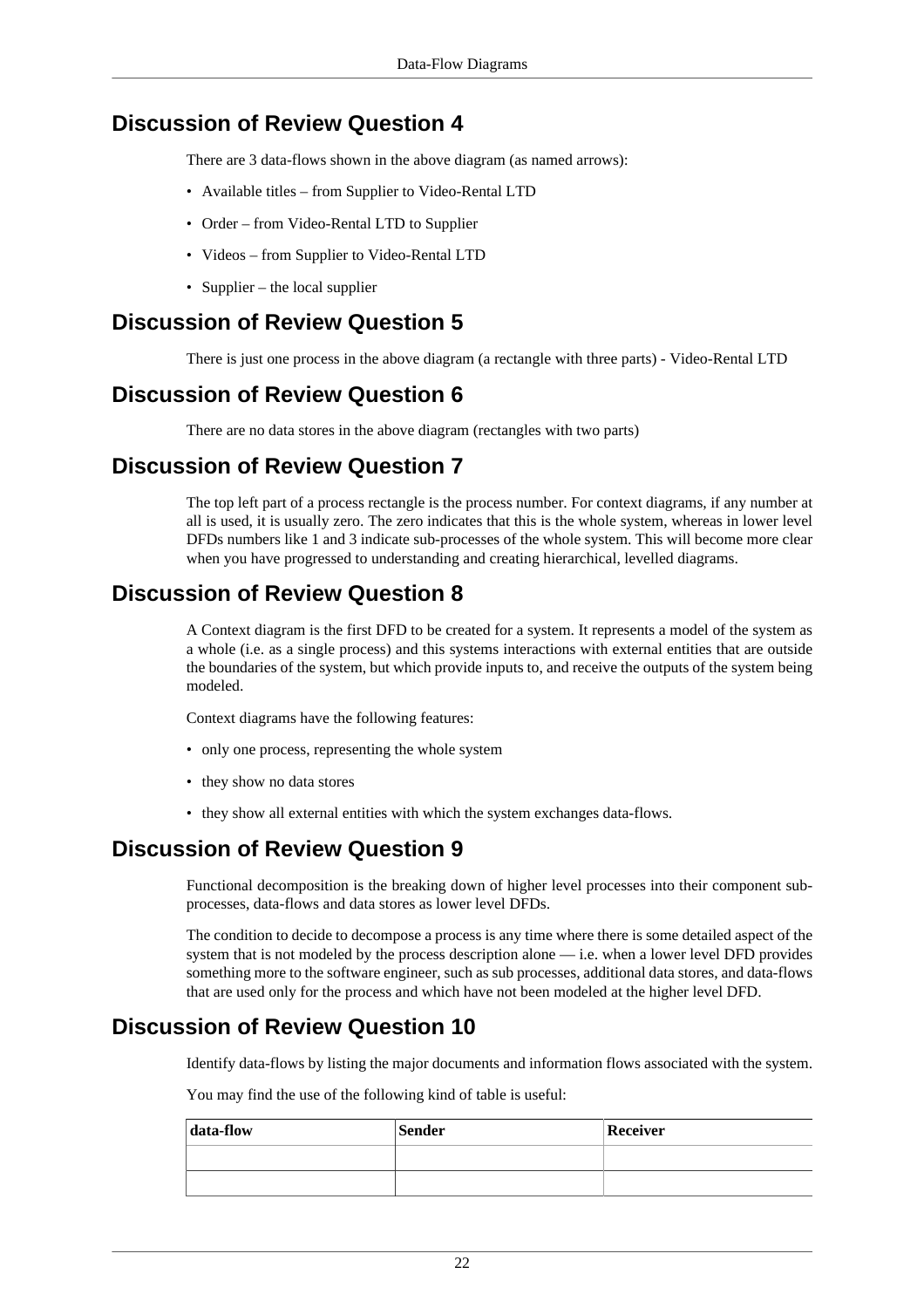From the case study we can underline all potential data flows INTO AND OUT OF THE SYSTEM. At this point look for any possible data-flows, we can change our minds at any time in the process of creating a context diagram. We are not worried about data-flows that seem to be within the system at present, so the sender and receiver should always be either an external entity, or the system itself.

Video-Rental LTD is a small video rental store. The store lends videos to customers for a fee, and purchases its videos from a local supplier.

A customer wishing to borrow a video provides the empty box of the video they desire, their membership card, and payment – payment is always with the credit card used to open the customer account. The customer then returns the video to the store after watching it.

If a loaned video is overdue by a day the customer's credit card is charged, and a reminder letter is sent to them. Each day after that a further chard is made, and each week a reminder letter is sent. This continues until either the customer returns the video, or the charges are equal to the cost of replacing the video.

New customers fill out a form with their personal details and credit card details, and the counter staff give the new customer a membership card. Each new customer's form is added to the customer file.

The local video supplier sends a list of available titles to Video-Rental LTD, who decide whether to send them an order and payment. If an order is sent then the supplier sends the requested videos to the store. For each new video a new stock form is completed and placed in the stock file.

| data-flow               | <b>Sender</b> | Receiver                       |
|-------------------------|---------------|--------------------------------|
| video                   | system        | customer                       |
| customer detail         | customer      | system                         |
| membership card         | customer      | system                         |
| membership card         | system        | customer                       |
| empty video box         | customer      | system                         |
| payment                 | customer      | system                         |
| return of video         | customer      | system                         |
| credit card charge      | system        | customer (or credit card firm) |
| overdue reminder letter | system        | customer                       |
| available titles        | supplier      | system                         |
| order                   | system        | supplier                       |
| payment                 | system        | supplier                       |
| requested videos        | supplier      | system                         |
|                         |               |                                |
| stock form              | system        | system                         |

Let us consider each data-flow in turn:

- **video by customer when joining the store** this is a strong candidate data-flow, though we might name it 'video loan' or 'details of loaned video'
- **customer details by customer when joining the store** this is a strong candidate data-flow
- **membership card issued to customer** this is a strong candidate data flow
- **membership card presented by customer when renting a video** this is a strong candidate data-flow
- **empty video box presented by customer when renting a video** this is a strong candidate dataflow, but perhaps should be call 'request for video' or something similar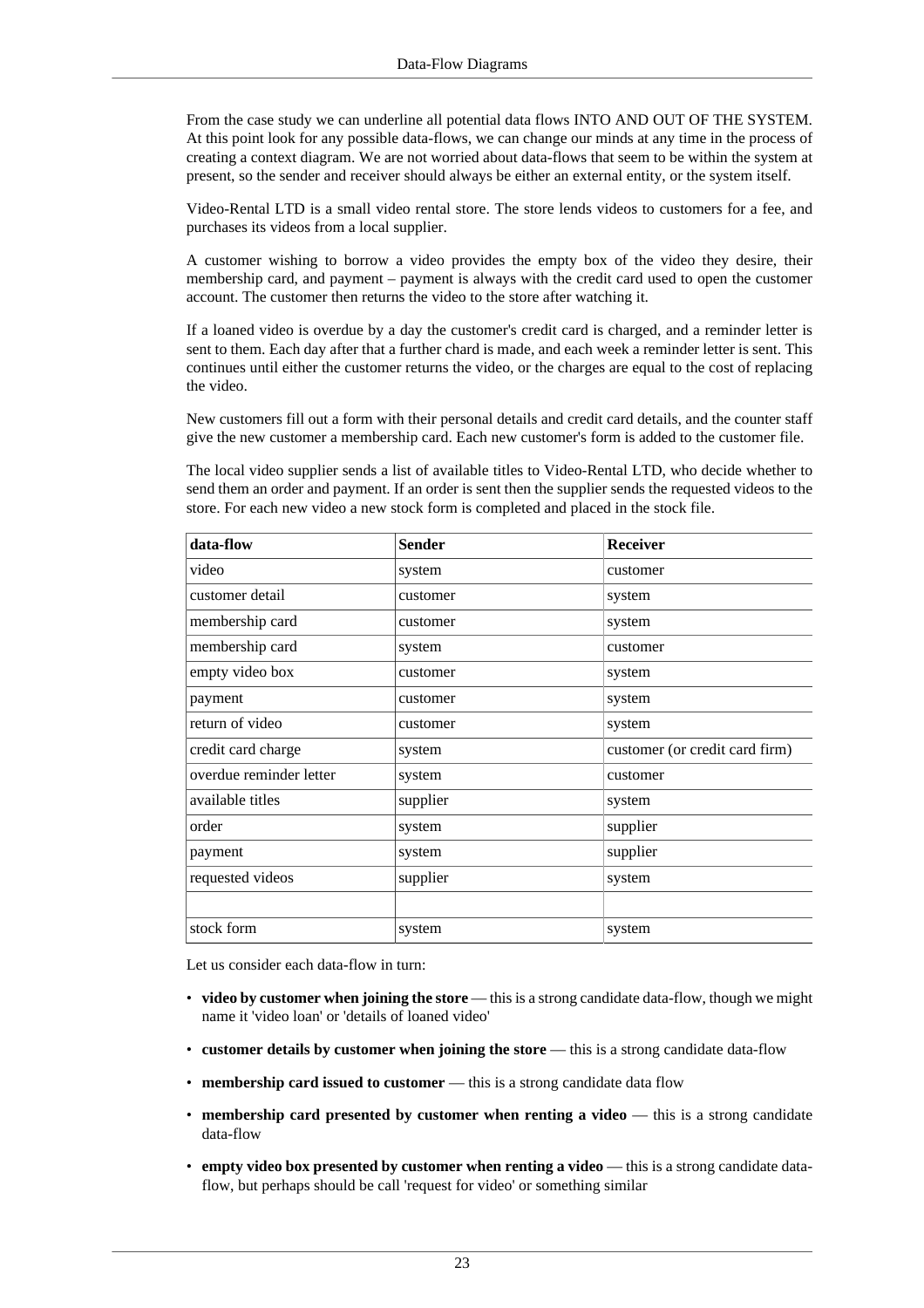- **payment by customer when renting a video** this is a strong candidate data flow
- **return of video by customer** this is a strong candidate data flow, although the data might be 'returned video' or 'returned video details'
- **credit card charge by system** this is a strong candidate data flow, but in fact we have already identified a payment by the customer (when renting a video) and we could just consider this to be anther example of customer payment (for simplicity, although alternatively we could consider this a separate data-flow, the decision could be influenced on the sophistication of the systems processing of payments, and might be delayed until more detailed DFDs are produced later in the analysis procedure)
- **overdue reminder letter from system** this is a strong candidate data flow
- **payment by system for order** this is a strong candidate data flow
- **list of available titles from supplier** this is a strong candidate data flow
- **the requested videos from supplier** this is a strong candidate data flow, although might be called something like 'videos purchased'
- **stock form** this last data-flow is within the system, so this will not be used in the context diagram but will probably appear in a more detailed DFD later

You might have noticed

• **Identify external entities** by identifying sources and recipients of the data-flows, which lie outside of the system under investigation.

This step is easy if we have created a table like the above, since we can just create a list of all the different entities:

- customer
- supplier (a candidate might be the credit card company, but we shall choose to consider the customer to be charged in this case for simplicity)

Draw and label a process box representing the entire system.

• **Draw and label the external entities** around the outside of the process box.

We just need to add external entity symbols for 'customer' and 'supplier'.



• **Add the data-flows between the external entities and the system box**

we now need to add those data-flows earlier:

| data-flow  | <b>Sender</b> | <b>Receiver</b> |
|------------|---------------|-----------------|
| video loan | system        | customer        |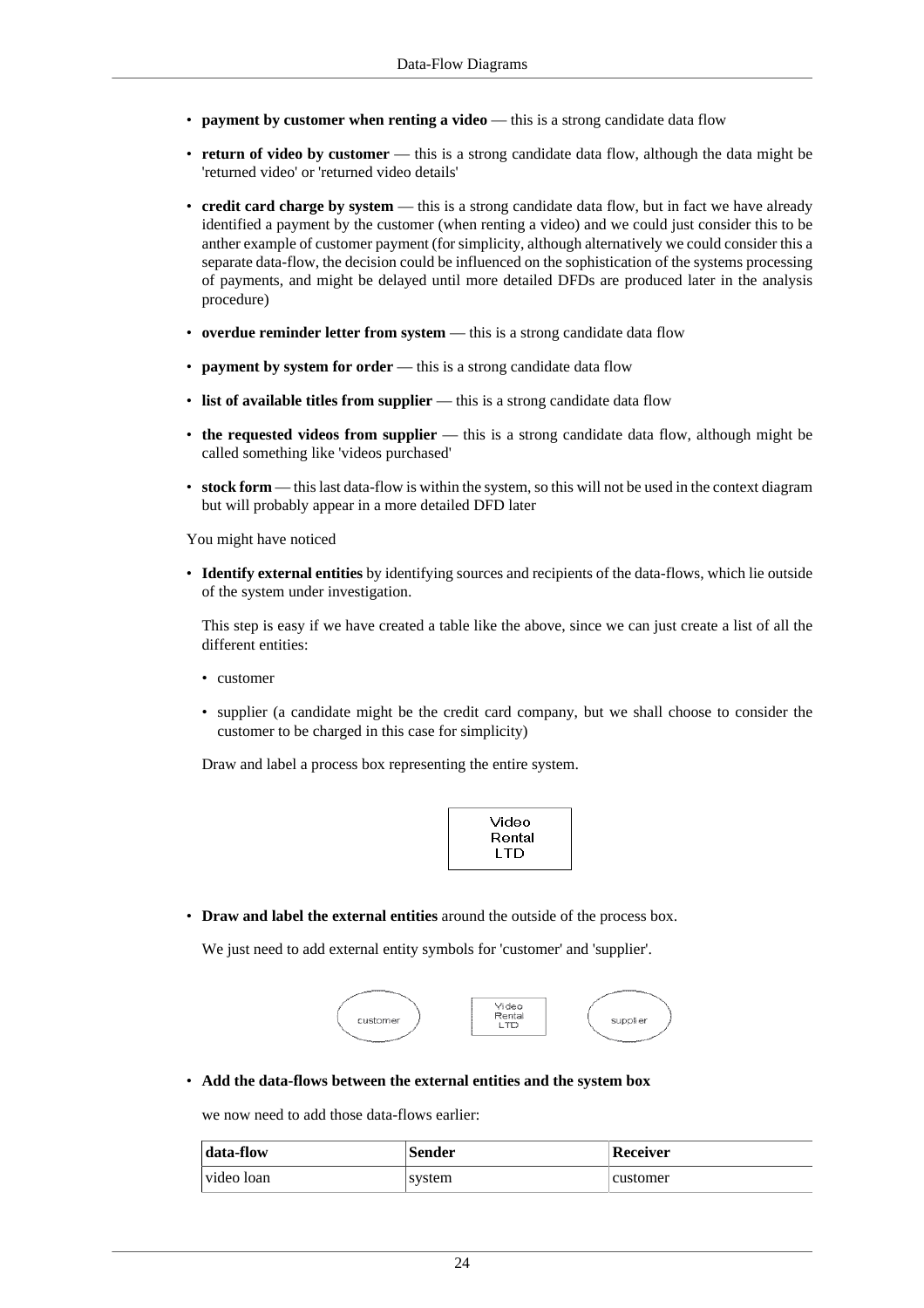| data-flow         | <b>Sender</b> | <b>Receiver</b> |
|-------------------|---------------|-----------------|
| customer details  | customer      | system          |
| membership card   | customer      | system          |
| membership card   | system        | customer        |
| request for video | customer      | system          |
| payment           | customer      | system          |
| return of video   | customer      | system          |
| overdue reminder  | system        | customer        |
| available titles  | supplier      | system          |
| order             | system        | supplier        |
| payment           | system        | supplier        |
| requested video   | supplier      | system          |

We can do a quick check when we have created the diagram by counting the number of flows out of, and into each entity.

From column 'sender' we can see there should be:

- 5 data-flows out of the system
- 5 data-flows out of customer
- 2 data-flows out of supplier

From column 'receiver' we can see there should be:

- 7 data-flows into the system.
- 3 data-flows into customer
- 2 data-flows out of supplier

Our context diagram looks as follows:



## <span id="page-24-0"></span>**Discussion of Review Question 11**

There are 3 data-flows shown in the above diagram (as named arrows):

- Create new customer
- Loan of video
- Stock control

## <span id="page-24-1"></span>**Discussion of Review Question 12**

There are 2 data stores: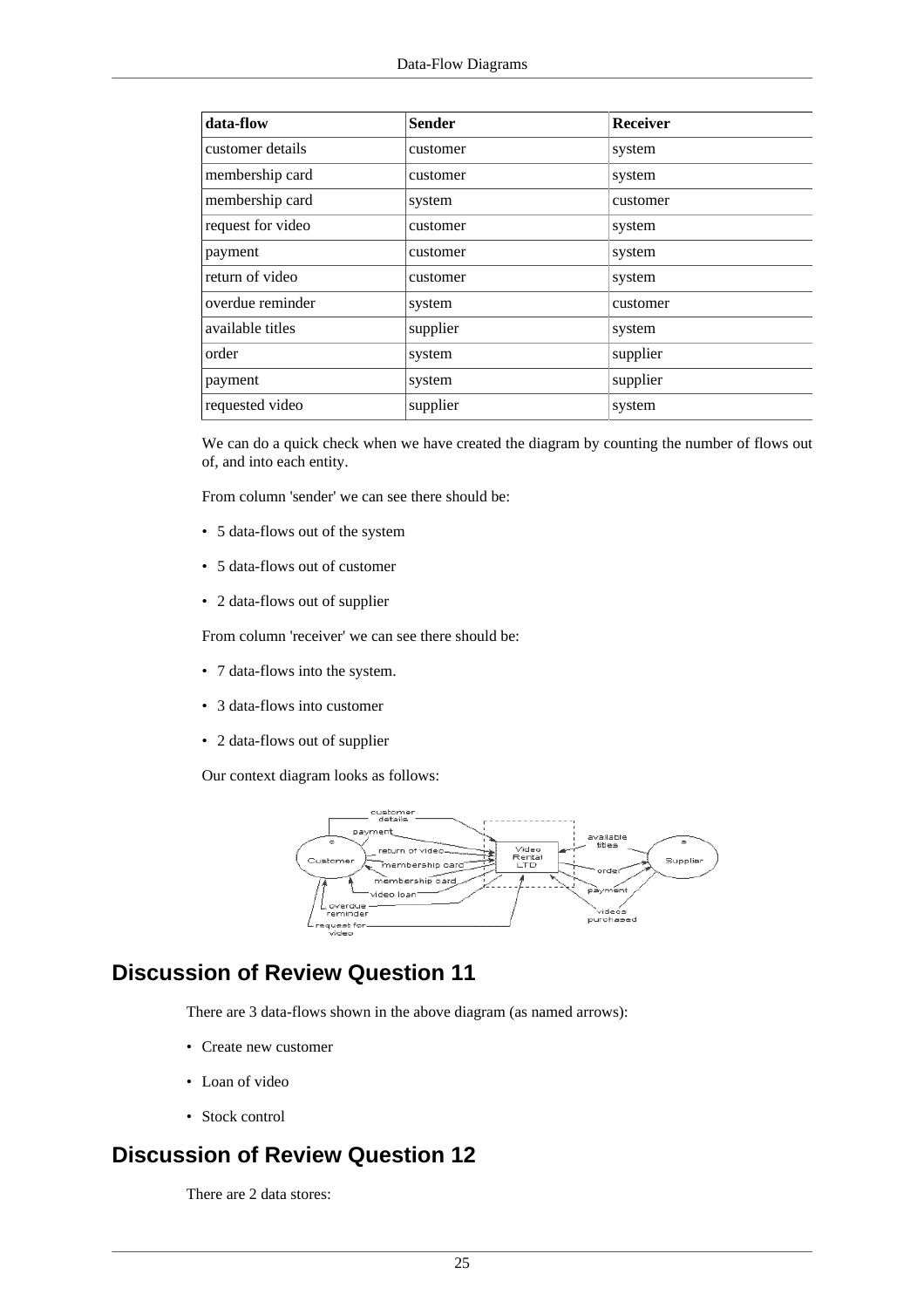- Stock file
- Stock file

## <span id="page-25-0"></span>**Discussion of Review Question 13**

First we start with the context diagram, since all external entities and data-flows on this diagram must appear on our Level 1 DFD:



We can now create an 'empty' Level 1 DFD with these entities and data-flows:



• **Identify processes**. Each data-flow into the system must be received by a process. Each process must have at least one output data-flow. Each output data-flow of the system must have been sent by a process.

Now we need to identify the recipient and sending processes of the system for each data-flow. We need to replace with a system process each occurrence of 'system' as the sender or recipient in the table of data-flows created previously.

Possible processes have been inserted in the following table:

| Data-Flow         | <b>Sender</b>                | <b>Customer</b>              |
|-------------------|------------------------------|------------------------------|
| video loan        | system - loan of video       | customer                     |
| customer details  | customer                     | system - create new customer |
| membership card   | customer                     | system - loan of video       |
| membership card   | system - create new customer | customer                     |
| request for video | customer                     | system - loan of video       |
| payment           | customer                     | system - loan of video       |
| return of video   | customer                     | system - loan of video       |
| overdue reminder  | system - loan of video       | customer                     |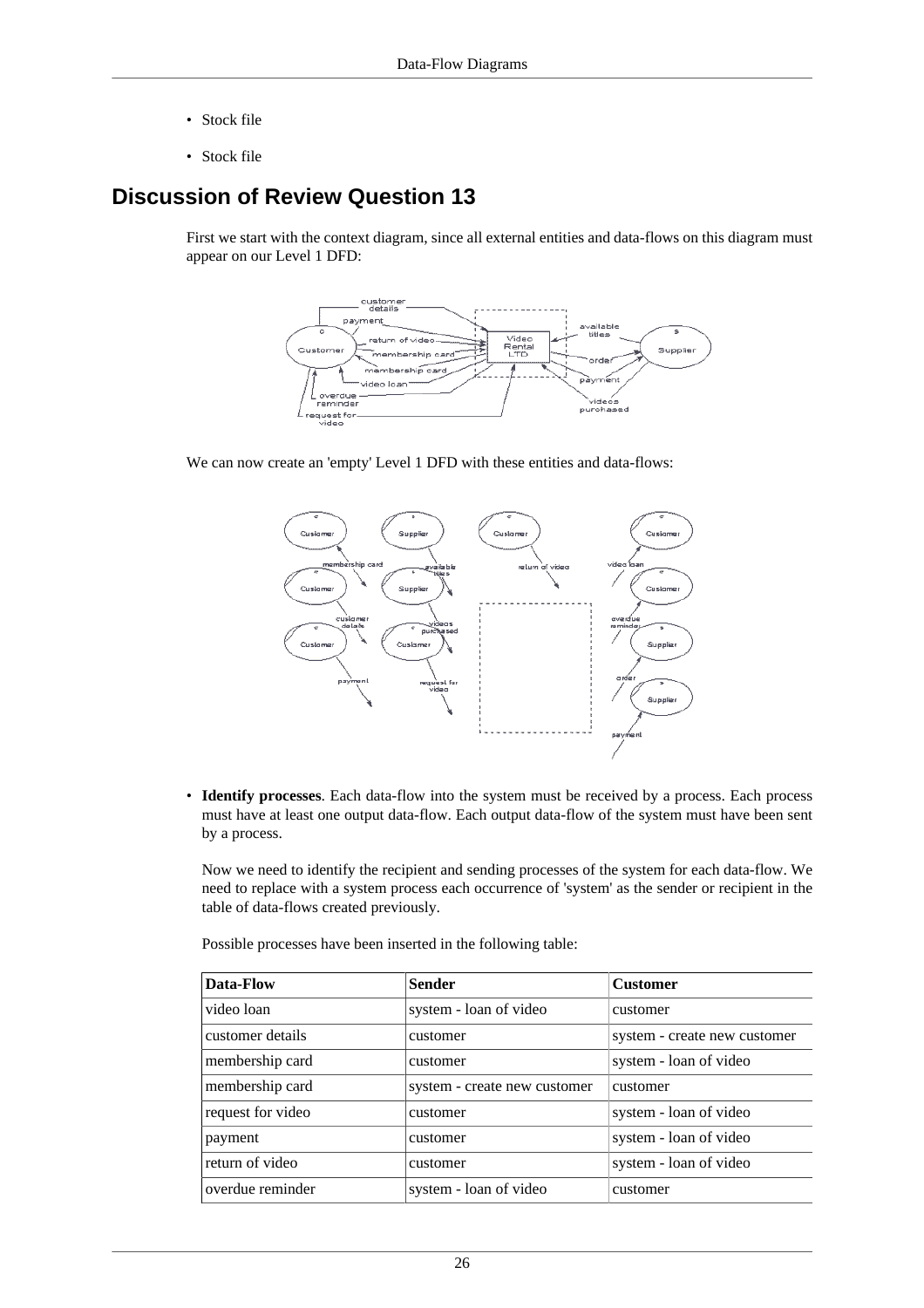| Data-Flow        | <b>Sender</b>          | <b>Customer</b>        |
|------------------|------------------------|------------------------|
| available titles | supplier               | system - stock control |
| order            | system - stock control | supplier               |
| payment          | system - stock control | supplier               |
| requested videos | supplier               | system - stock control |

• **Draw the data-flows between the external entities and processes**. After creating process boxes and drawing the data-flows the diagram looks as follows:



• **Identify data stores** by establishing where documents / data needs to be held within the system. Add the data stores to the diagram, labelling them with their local name or description.

There seem to be 2 main data stores required: a store of customer details 'customer file' and a store of which videos are in stock 'stock file'.

After adding these to the diagram looks as follows:



• **Add data-flows flowing between processes and data stores** within the system. Each data store must have at least one input data-flow and one output data-flow.

We can create a table to indicate which processes send and receive data from each data store:

| Data store    | data-flow IN FROM | data-flow OUT TO                                                  |
|---------------|-------------------|-------------------------------------------------------------------|
| customer file | new customer      | customer details FROM create customer details TO loan of<br>video |
| stock file    | control           | new video details FROM stock overdue items TO loan of video       |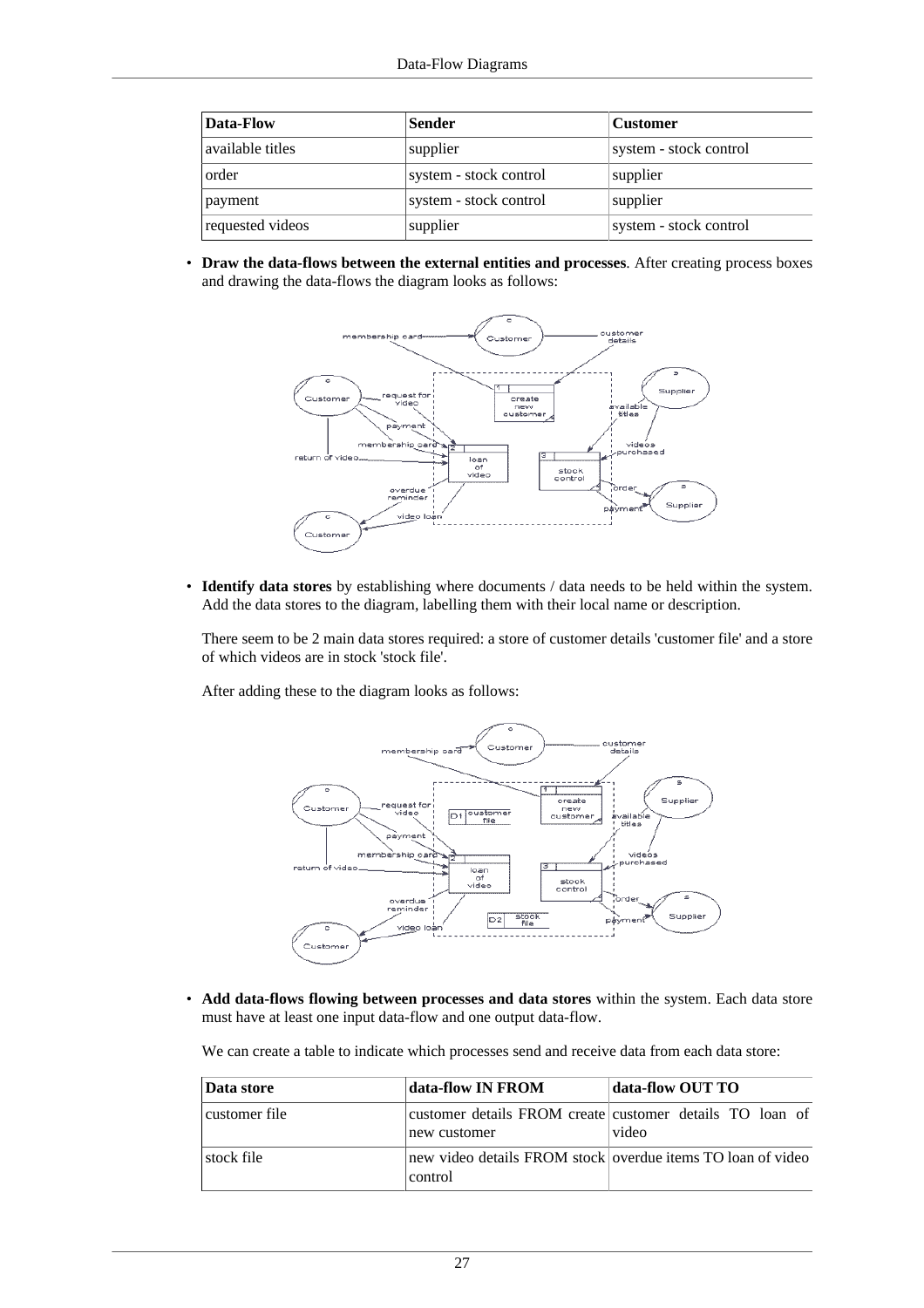After adding these data-flows the diagram looks as follows:



• **check diagram** No record seems to be made of when a video is lent to a customer — there ought to be a data-flow from 'loan of video' to 'stock file' called something like 'item on loan'. Likewise when an item is returned the details should be recorded in a data-flow called something like 'item returned'.

Apart from these extra two data-flows the diagram appears to be correct.

So our Level 1 DFD for the Video Rental case study is now:



### <span id="page-27-0"></span>**Discussion of Review Question 14**

Make the process box on the Level 1 diagram the system boundary on the Level 2 diagram that decomposes it.

This gives us the following, "empty" Level 2 DFD:

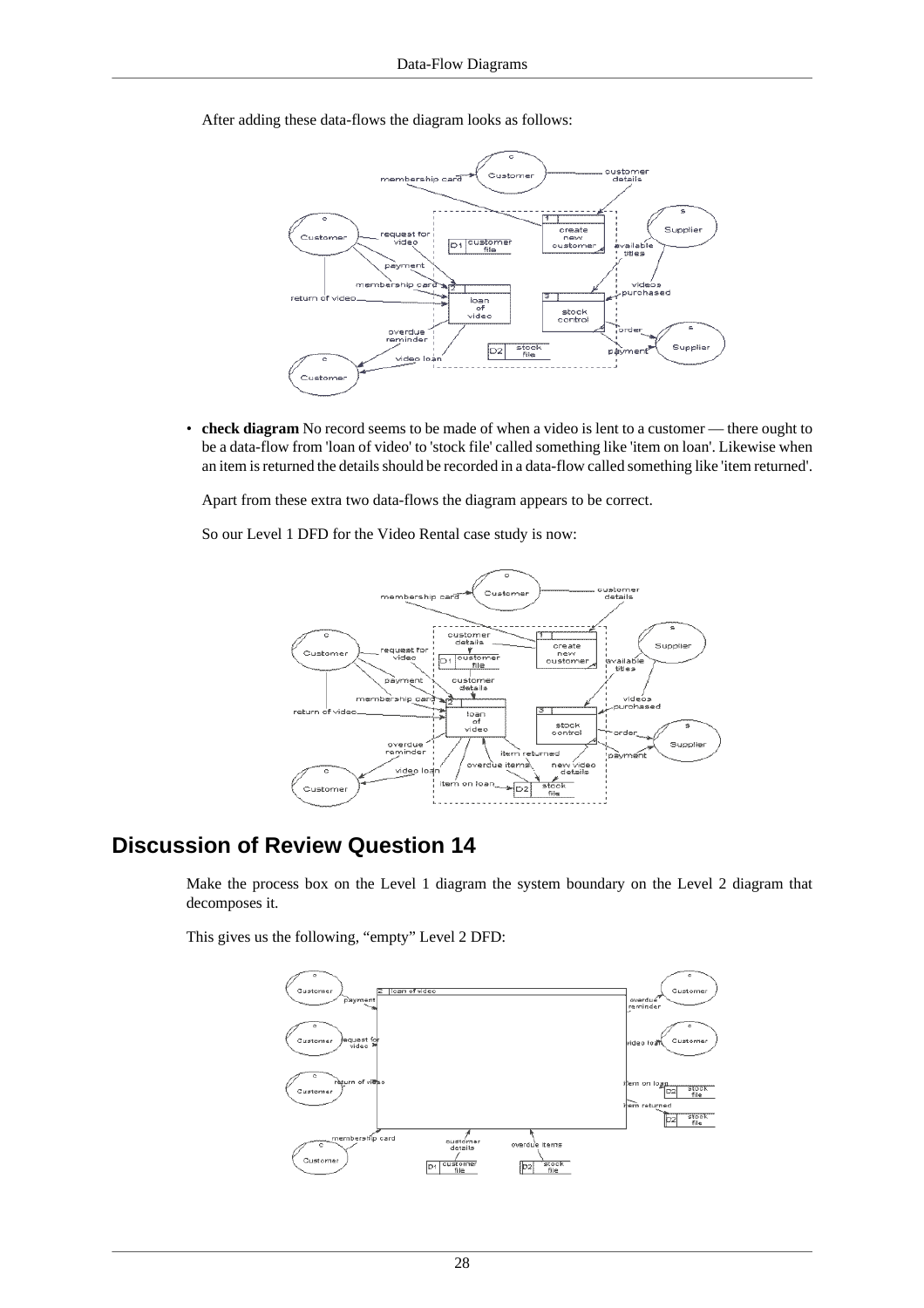Identify the processes inside the Level 2 system boundary and draw these processes and their dataflows.

For each data-flow into and out of the process for which this Level 2 diagram is being created we need to identify an appropriate sub-process to receive and send the data flows. The following table lists each data-flow and suggests a suitable sub-process to receive/send the data-flow:

| data-flow         | <b>Sender</b>                                | <b>Receiver</b>                     |
|-------------------|----------------------------------------------|-------------------------------------|
| video loan        | loan of video - process loan                 | customer                            |
| membership card   | customer                                     | loan of video - validate customer   |
| request for video | customer                                     | loan of video - validate customer   |
| payment           | customer                                     | loan of video - issue video         |
| return of video   | customer                                     | loan of video - restock video       |
| customer details  | customer-file                                | loan of video - validate customer   |
| overdue items     | stock-file                                   | loan of video - process late return |
| item returned     | loan of video - restock video                | stock-file                          |
| item on loan      | loan of video - issue video                  | stock-file                          |
| overdue reminder  | loan of video - process late return customer |                                     |

Adding these processes and data-flows to the diagram we get the following:



Identify any data stores that exist entirely within the Level 2 boundary, and draw these data stores: For this example there don't appear to be any "local" data stores

Identify data-flows between the processes and data stores that are entirely within the Level 2 system boundary: Since there are no local data stores, there are no data-flows between processes and data stores to be added.

Check the diagram: Upon checking the diagram, we find that the process "validate customer" has no output data flows. Looking more closely we see that a plausible data flow out of "validate customer" would be something like "loan permission".

Upon adding this new data-flow the diagram looks as follows: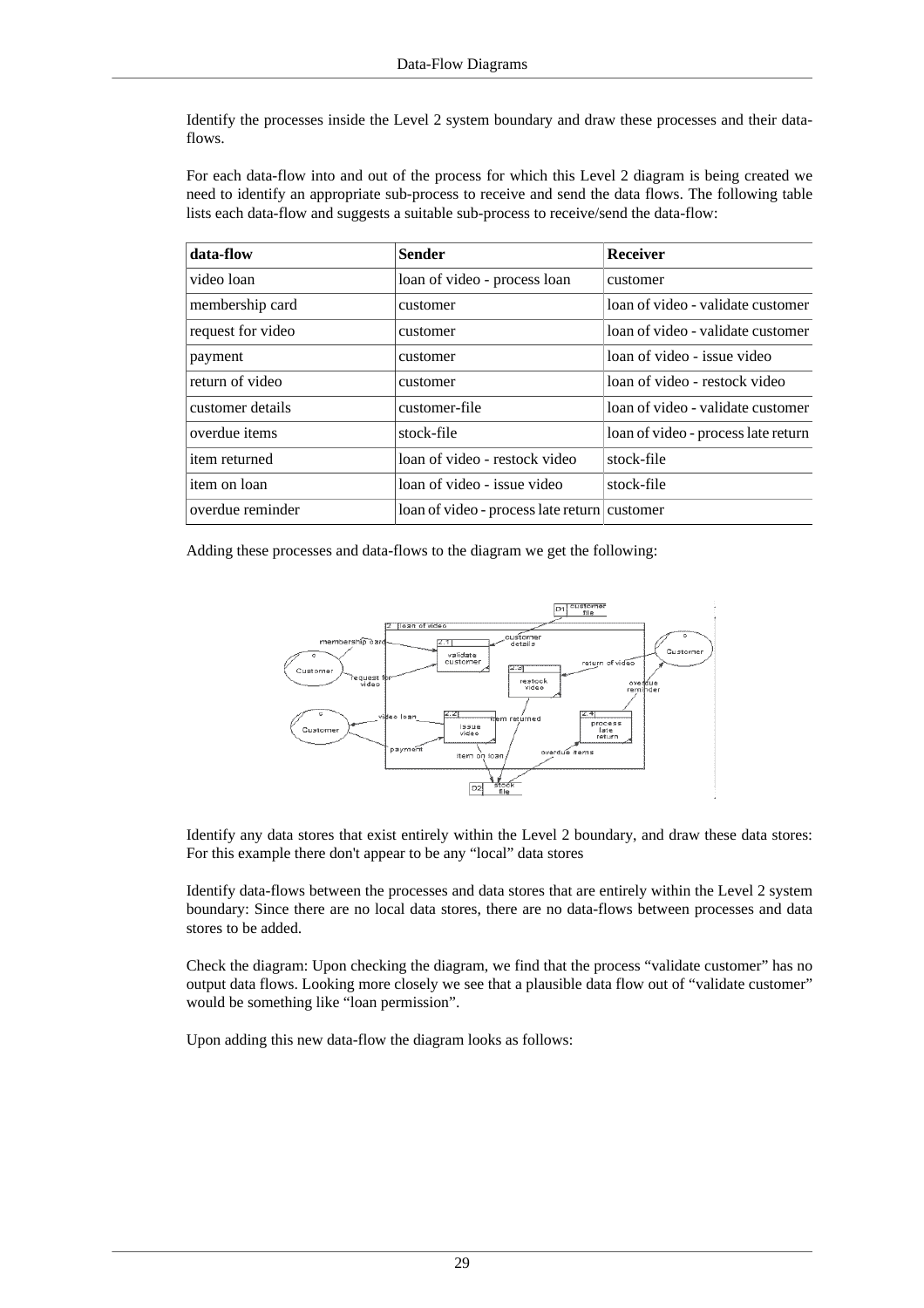

### <span id="page-29-0"></span>**Discussion of Review Question 15**

• **Identify data-flows** by listing the major documents and information flows associated with the system.

You may find the use of the following kind of table is useful:

| data-flow | <b>Sender</b> | Receiver |
|-----------|---------------|----------|
|           |               |          |
|           |               |          |

From the case study we can underline all potential data flows INTO and OUT OF THE SYSTEM. At this point look for any possible data-flows, we can change our minds at any time in the process of creating a context diagram. We are not worried about data-flows that seem to be within the system at present, so the sender and receiver should always be either an external entity, or the system itself.

Clients wishing to put their property on the market visit the estate agent, who will take details of their house, flat or bungalow and enter them on a card which is filed according to the area, price range and type of property .

#### **Note**

Potential buyers complete a similar type of card which is filed by buyer name in an A4 binder.

Weekly, the estate agent matches the potential buyer' requirements with the available properties and sends them the details of selected properties.

When a sale is completed, the buyer confirms that the contracts have been exchanged, client details are removed from the property file, and an invoice is sent to the client. The client receives the top copy of a three part set, with the other two copies being filed.

On receipt of the payment the invoice copies are stamped and archived. Invoices are checked on a monthly basis and for those accounts not settled within two months a reminder (the third copy of the invoice) is sent to the client.

We can build a table of these data-flows, and the senders and receivers of these flows.

| data-flow           | <b>Sender</b> | <b>Receiver</b> |
|---------------------|---------------|-----------------|
| house details       | client        | system          |
| buyer details       | buyer         | system          |
| selected properties | system        | buyer           |
| contract            | buyer         | client          |
| invoice             | system        | client          |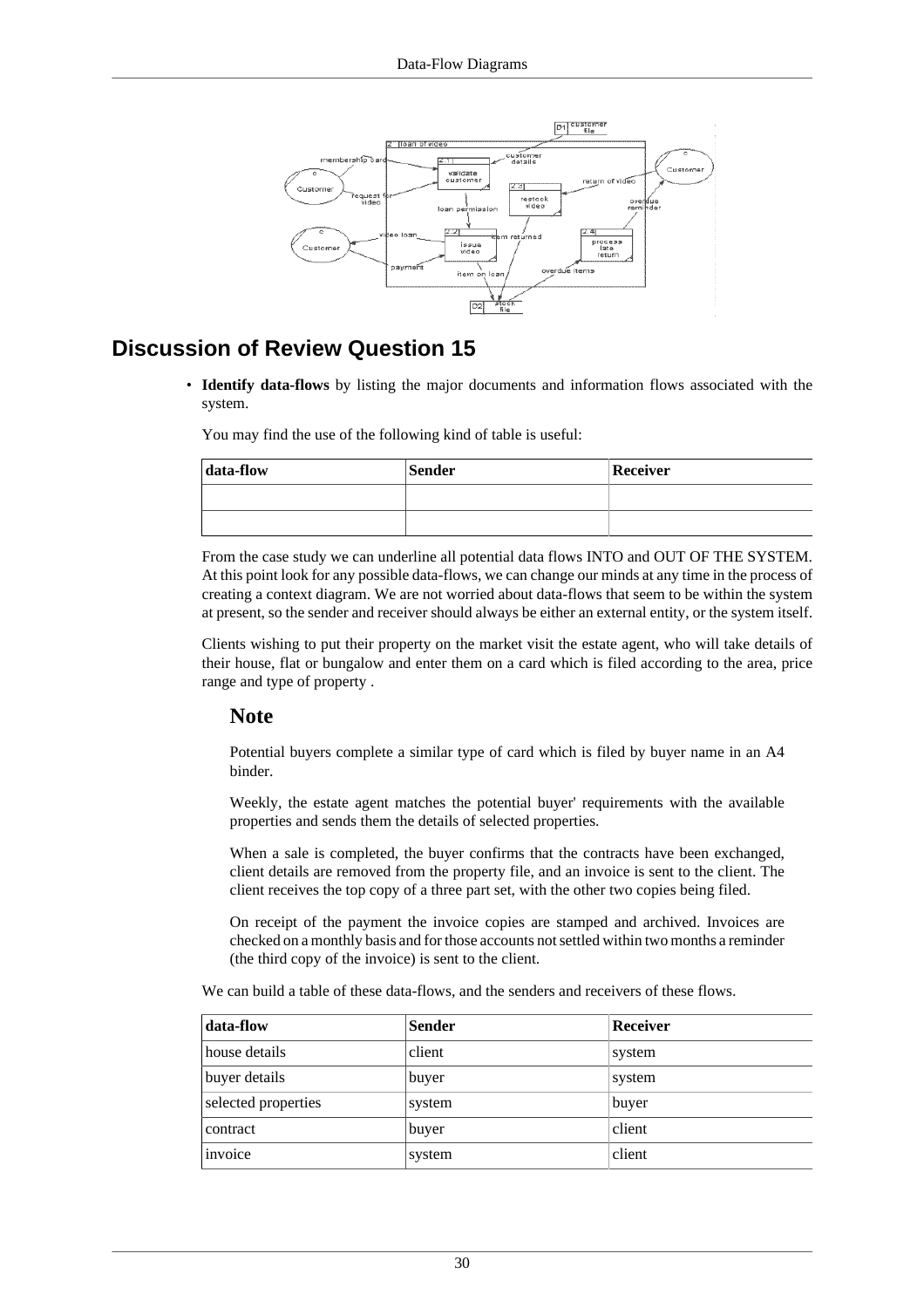| data-flow | <b>Sender</b> | Receiver |
|-----------|---------------|----------|
| payment   | client        | svstem   |
| reminder  | system        | client   |

Rejected candidates for data-flows include:

- the internal copies of the invoice these data-flows do not go outside the system boundary so will not be part of this context diagram (but may feature on a more detailed DFD later)
- the client details card is filed IN the system, so this internal data-flow will not feature on the context diagram

It is worth noting that the exchange of contracts between client and buyer is not a data-flow into or out of the system, but this data-flow between external entities is relevant so ought to be notated on the context diagram.

• **Identify external entities** by identifying sources and recipients of the data-flows, which lie outside of the system under investigation.

This step is easy if we have created a table like the above, since we can just create a list of all the different entities: client, buyer.

• **Draw and label a process box** representing the entire system:



• **Draw and label the external entities** around the outside of the process box. We just need to add external entity symbols for 'client' and 'buyer'



• **Add the data-flows** between the external entities and the system box. We now need to add those data-flows earlier. Our context diagram looks as follows:



We can check the diagram quickly looking at the table: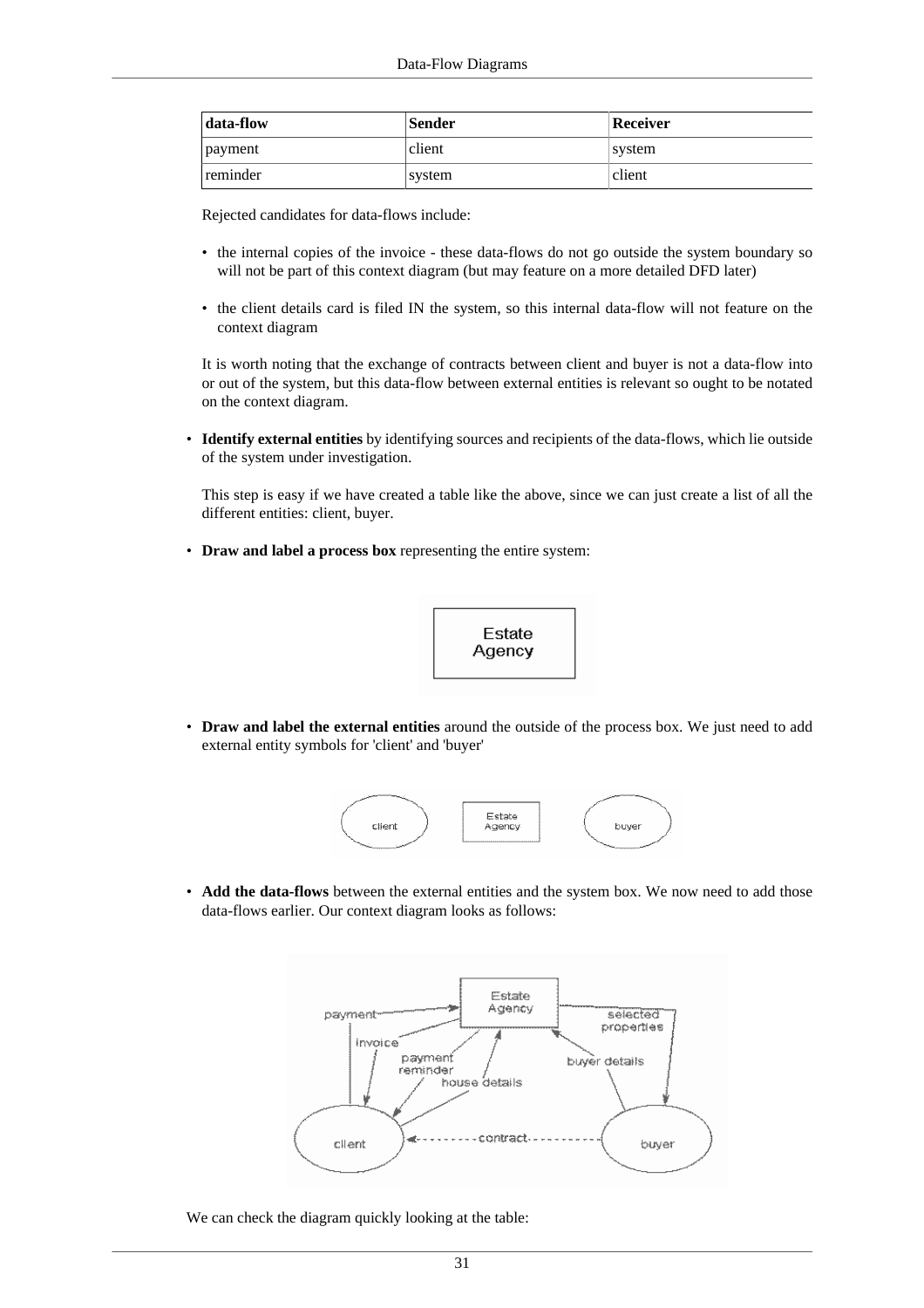| data-flow           | <b>Sender</b> | Receiver |
|---------------------|---------------|----------|
| house details       | client        | system   |
| buyer details       | buyer         | system   |
| selected properties | system        | buyer    |
| contract            | buyer         | client   |
| invoice             | system        | client   |
| payment             | client        | system   |
| reminder            | system        | client   |

Client should send 2 data-flows, and receive 3.

Buyer should send 2 data-flows and receive 1.

System should send 3 data-flows and receive 3.

### <span id="page-31-0"></span>**Discussion of Review Question 16**

We should start with the context diagram, and create an 'empty' Level 1 DFD with all the same external entities and data-flows:



• **Identify processes** - Each data-flow into and out of the system must be received by /send by a process. Now you need to identify the recipient and sending processes of the system for each dataflow. We need to replace with a system process each occurrence of 'system' as the sender or recipient in the table of data-flows created previously. Possible processes have been inserted in the following table:

| data-flow           | <b>Sender</b>             | <b>Receiver</b>            |
|---------------------|---------------------------|----------------------------|
| house detail        | client                    | system - record new client |
| buyer details       | buyer                     | system - record new buyer  |
| selected properties | system - match properties | buyer                      |
| contract            | buyer                     | client                     |
| invoice             | system - invoice client   | client                     |
| payment             | client                    | system - archive sale      |
| reminder            | system - invoice client   | client                     |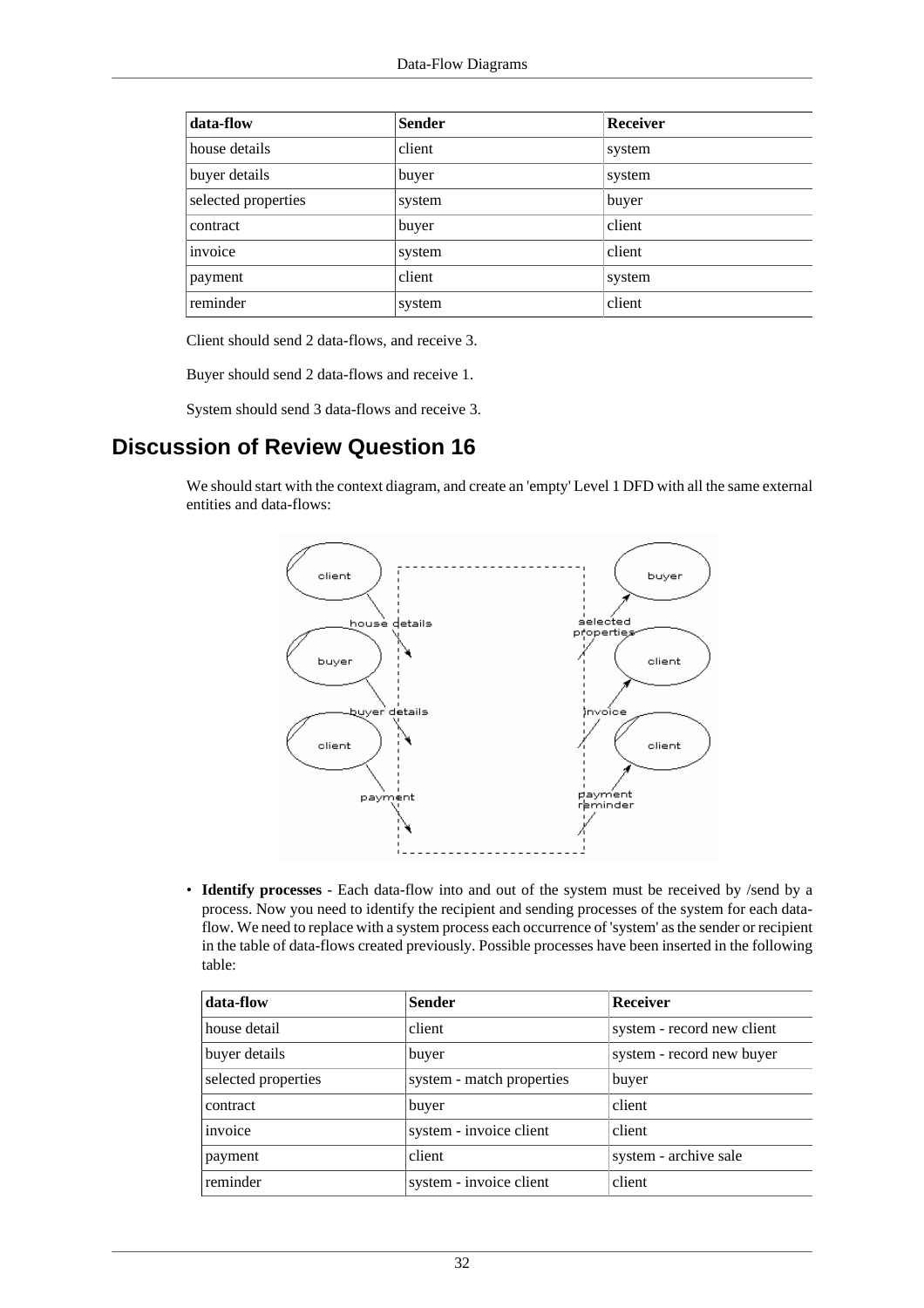• **Draw the data-flows between the external entities and processes.** We can now add these processes to the diagram, and connect the appropriate data-flows:



• **Identify data stores** by establishing where documents / data needs to be held within the system. Add the data stores to the diagram, labelling them with their local name or description. There are two 'card' stores (clients and buyers) so these should be data stores 'property file' and 'buyer details'. A file need to be kept for the invoice copies 'invoices'. We can add these data stores to the diagram:



• **Add data-flows** flowing between processes and data stores within the system. Each data store must have at least one input data-flow and one output data-flow (otherwise data may be stored, and never used, or a store of data must have come from nowhere!). Ensure every data store has input and output data-flows to system processes. Most processes are normally associated with at least one data store.

We can create a table to indicate which processes send and receive data from each data store:

| Data store    | data-flow IN FROM           | data-flow OUT TO                                                      |
|---------------|-----------------------------|-----------------------------------------------------------------------|
| property file | new client                  | property details FROM record properties TO match properties           |
| buyer details | buyer                       | buyer details FROM record new desired property TO match<br>properties |
| invoices      | invoice FROM invoice client | reminder TO invoice client                                            |

These data-flows can be added to the diagram: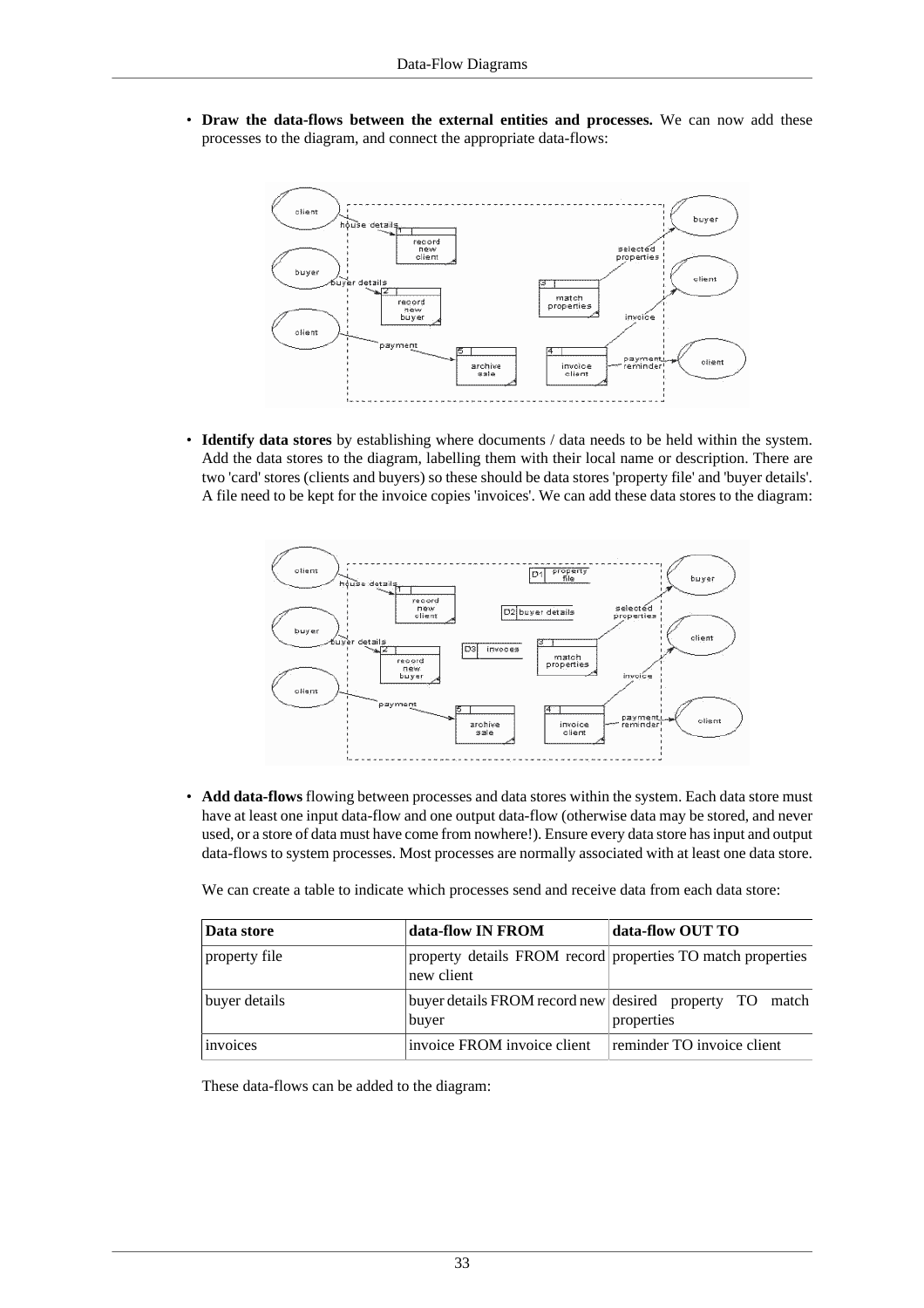

• **Check diagram**. We now can check the diagram for correctness, and find a process that has no output data-flow 'archive sale'. An appropriate data-flow, into data store 'invoices' would be something like 'record of payment'. The consistent and balanced Level 1 DFD now looks as follows:



However, there is another problem with the diagram — what causes the process 'invoice client' to send an invoice or reminder to the client? The only input to the process 'invoice client' is a 'reminder' from the 'invoices' data store. The answer is that there are two things that trigger this process to send a data-flow to the client:

- knowledge that sale has been completed
- knowledge that a payment on an issued invoice is overdue

The second is a time-based event, and not modelled explicitly in Data-Flow Diagrams. However, the first indicates there should be a data-flow from an external entity to the system indicating that contracts have been exchanged. If we look carefully at the case study again, we find that:

#### **Note**

When a sale is completed, the buyer confirms that the contracts have been exchanged, client details are removed from the property file, and an invoice is sent to the client.

This must mean that the buyer informs the system that the sale is complete, so we must create a new data-flow from 'buyer' to 'invoice client' called something like 'confirmation of sale'. (NOTE: Since we are adding a new data-flow between the system and the external entities, we shall have to update the parent diagram — if we forget we will be reminded by any CASE tool consistency checker).

We also notice there should be a data-flow of 'client to delete' from process 'invoice client' to the data store 'property file'.

Our Level 1 DFD now looks as follows: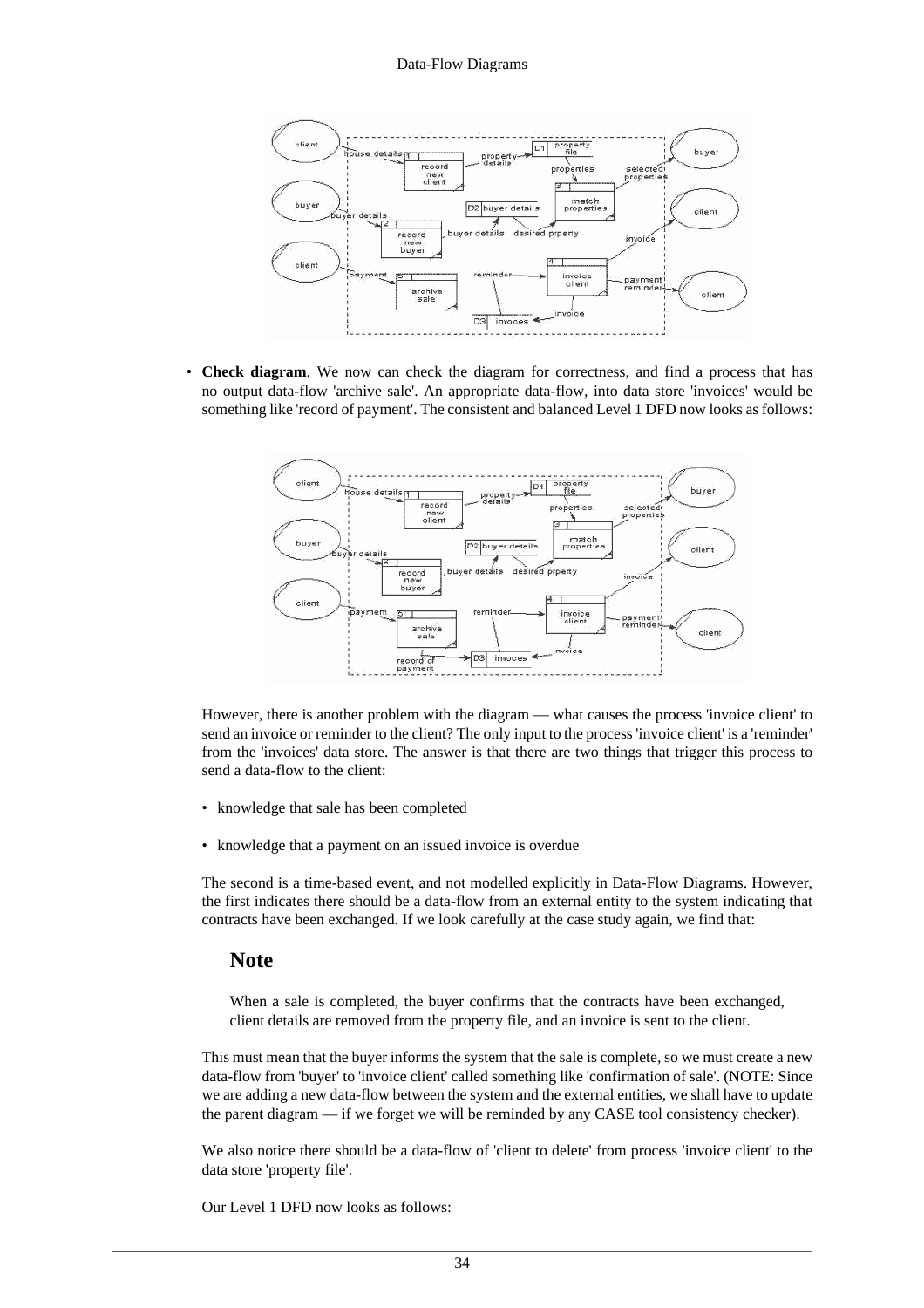

## <span id="page-34-0"></span>**Discussion of Review Question 17**

• **Make the process box on the Level 1 diagram the system boundary on the Level 2 diagram that decomposes it.**

We should start with the Level 1 DFD, and create an 'empty' Level 2 DFD with all the same external entities and data-flows as the "invoice client" process.

This gives us the following, "empty" Level 2 DFD:



• **Identify the processes** inside the Level 2 system boundary and draw these processes and their dataflows.

For each data-flow into and out of the process for which this Level 2 diagram is being created we need to identify an appropriate sub-process to receive and send the data-flows. The following table lists each data-flow and suggests a suitable sub-process to receive/send the data-flow:

| data-flow            | sender                                          | receiver                                                               |
|----------------------|-------------------------------------------------|------------------------------------------------------------------------|
| invoice              | invoice client - raise invoice                  | client                                                                 |
| payment reminder     | invoice client - process late client<br>payment |                                                                        |
| reminder             | payment                                         | invoice client - process late invoice client - process late<br>payment |
| invoice              | invoice client - raise invoice                  | invoices                                                               |
| confirmation of sale | buyer                                           | invoice client - raise invoice                                         |
| client to delete     | <i>invoice client - ????</i>                    | <i>property file</i>                                                   |

The last row in the table above is interesting — there doesn't appear to be a sub-process inside the "invoice client" process that creates the data-flow "client to delete". Looking carefully at the Level 1 DFD we can see that the "archive sale" process is probably most appropriate to be sending the property file the details of which client to delete, since it is this process that receives the payment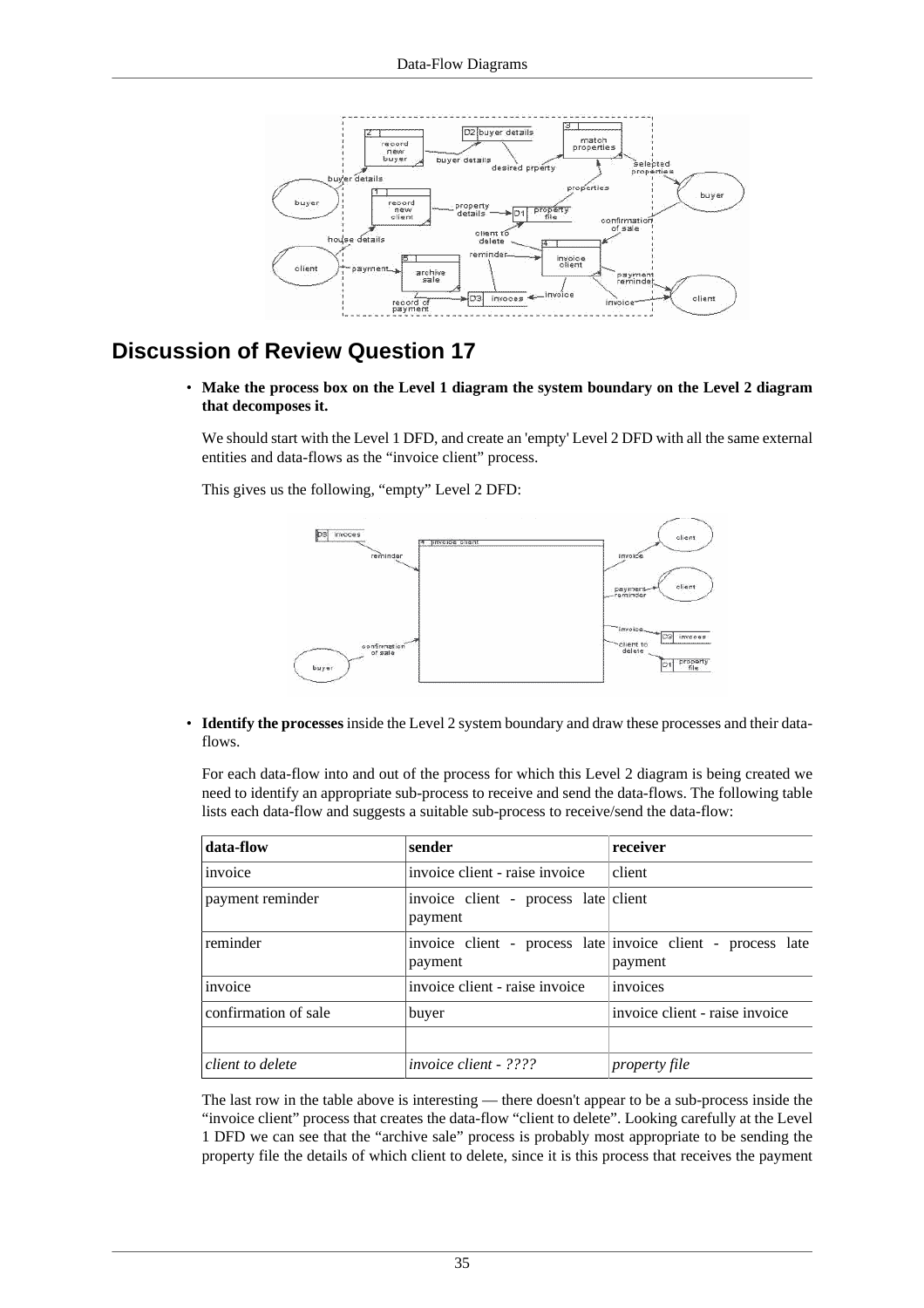from the client. Therefore we need to delete this "client to delete" data-flow from the Level 2 DFD, and change the Level 1 DFD to have this data-flow from "achieve sale" to the "property file".

Adding these processes and data-flows to the diagram we get the following:



- **Identify any data stores** that exist entirely within the Level 2 boundary, and draw these data stores. For this example there don't appear to be any "local" data stores
- **Identify data-flows** between the processes and data stores that are entirely within the Level 2 system boundary. Since there are no local data stores, there are no data-flows between processes and data stores to be added.
- **Check the diagram.** There appear to be no inconsistencies with the diagram, so our final diagram stays the same.

### <span id="page-35-0"></span>**Discussion of Review Question 18**

Data-Flow Diagrams concentrate on the flow and transformation of data. High level Data-Flow Diagrams are decomposed to a set of more detailed diagrams.

### <span id="page-35-1"></span>**Discussion of Review Question 19**

- Processes the activities carried out by the system.
- the data inputs and outputs to/from these activities.
- where information is stored within the system.
- the sources of data-flows into the system, and recipients of information leaving the system.

### <span id="page-35-2"></span>**Discussion of Review Question 20**

Any two of the following would be fine:

- Current System Physical model the physical processes and data-flows and data stores of the current system may be modeled with DFDs (e.g. forms, pieces of paper, physical files and filing systems etc.) [investigating current system]
- Current System Logical model the logical processes and data-flows and data stores of the current system may be modeled with DFDs (e.g. logical actions, logical collections of data, logical packages of information flowing etc.) [investigating current system]
- Required System Logical model the logical processes and data-flows and data stores of the required system may be modeled with DFDs as part of the specification of the required system
- Required System Physical model the physical processes and data-flows and data stores of the required system may be modeled with DFDs as part of the design for the required system